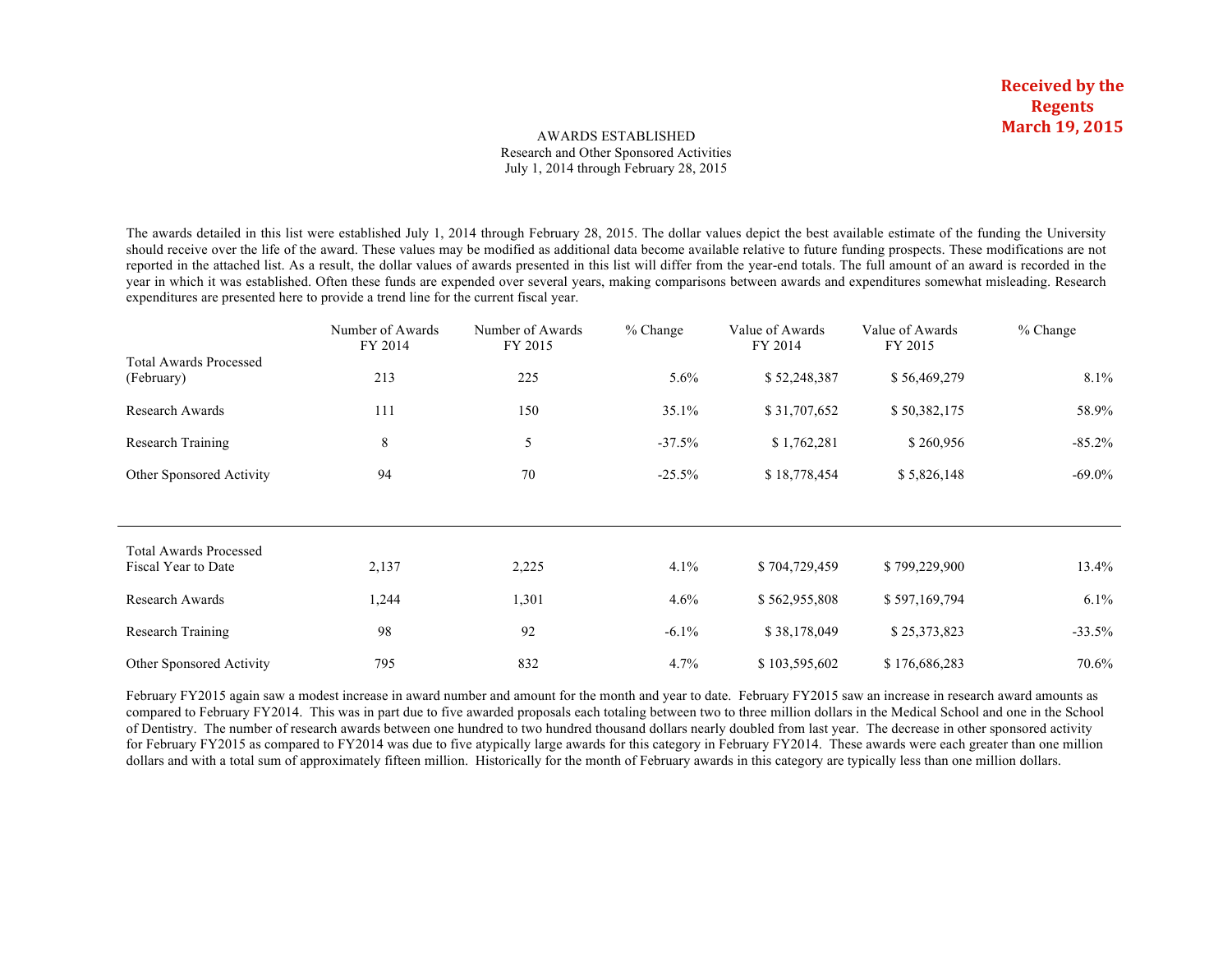## ------------ RESEARCH EXPENDITURES ------------

|                | Federal      |              |               |
|----------------|--------------|--------------|---------------|
|                | Expendable   | Other        | Total         |
|                | Restricted   | Funds        | Expenditures  |
| January 2015   | \$58,069,457 | \$46,792,572 | \$104,862,029 |
| January 2014   | \$57,343,682 | \$42,917,744 | \$100,261,426 |
| Percent Change | 1.3%         | $9.0\%$      | $4.6\%$       |

Source: Finance - Sponsored Programs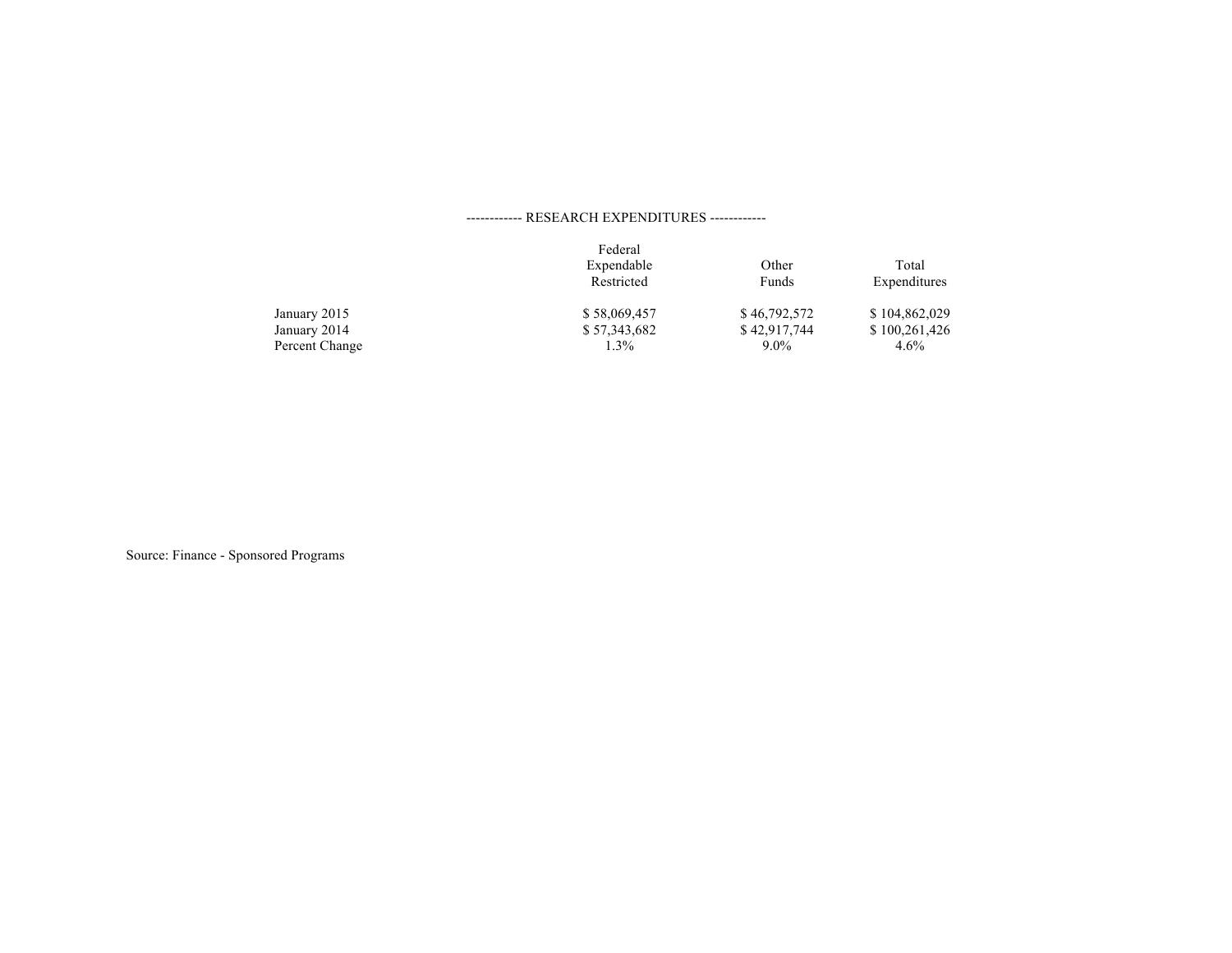## **Awards By Count**



FY 2013

**Awards By Amount** 

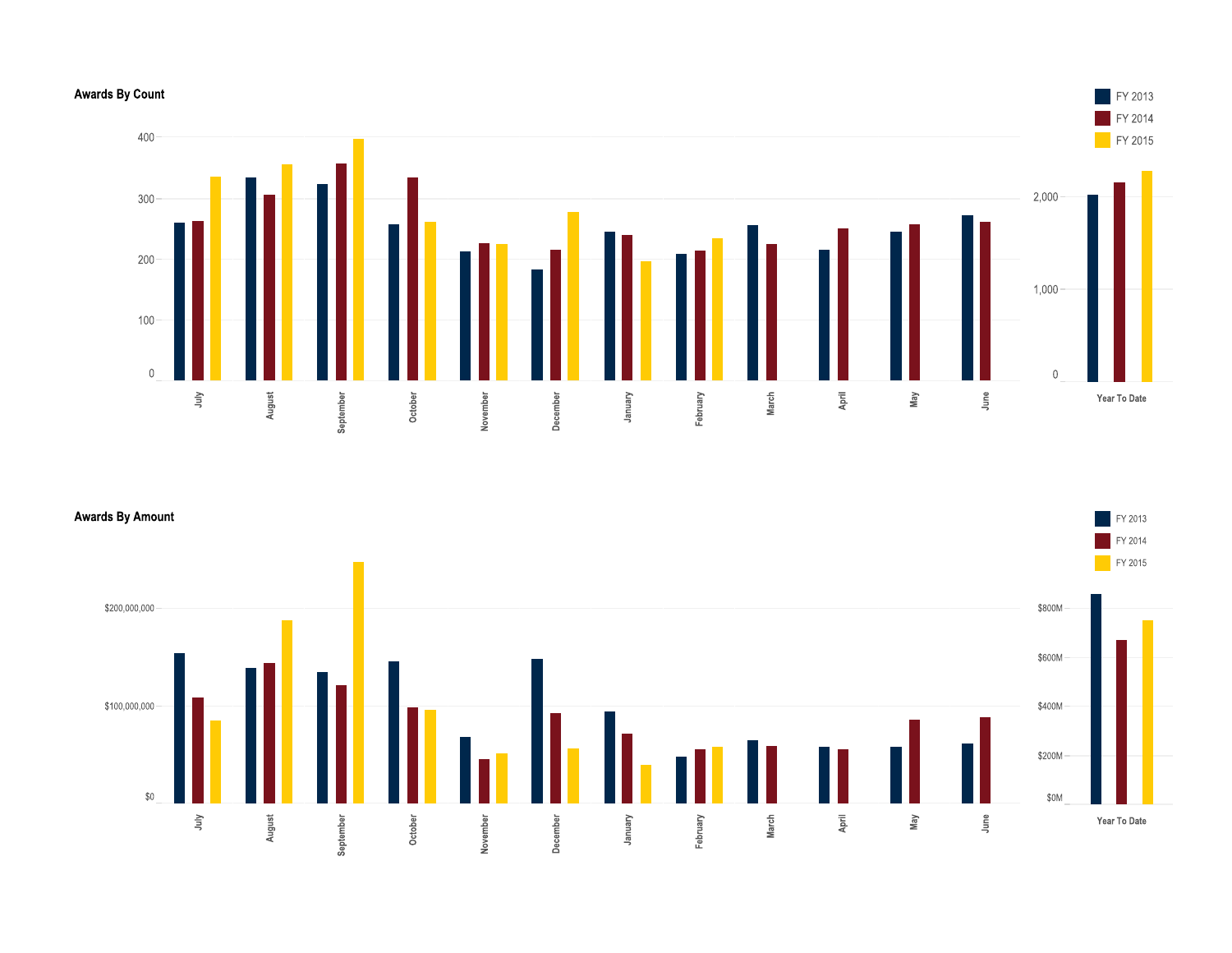# **AWARDS ESTABLISHED FOR RESEARCH AND OTHER SPONSORED ACTIVITIES**

# **February 01, 2015 through February 28, 2015**

The awards listed here by direct sponsor were established during the month designated in the heading above. For each award, the listing includes the award title, the principal investigator(s), the proposal administrative department, participating investigators with specified effort, the estimated amount awarded for the award period, and the estimated award period.

## **3M (Minnesota Mining and Manufacturing Company)**

*Clinical Evaluation of Chairside CAD/CAM Nano-Ceramic Restorations-add'l 20 crowns*

DENNIS J FASBINDER (DENTCariology,Restor Sci &Endo)

\$30,814 12/10/2010 - 12/31/2015

## **Agilent Technologies**

*WIMS Center Full Member Partner - Agilent 9/1/2011 - 8/31/2014* YOGESH B GIANCHANDANI (COE EECS - ECE - WIMS - ERC) \$150,000 09/01/2011 - 08/31/2014

### **Agriculture, Department of**

*McIntire-Stennis 2015*

MICHAEL R MOORE (Sch of Nat Resources & Environ)

with ALEXANDRA PAIGE FISCHER ARUN AGRAWAL DAN BROWN INES IBANEZ IVETTE PERFECTO JOSH NEWELL KATHLEEN MARY BERGEN LUKE E NAVE MICHAELA T ZINT PAUL E DREVNICK

WILLIAM S CURRIE

\$60,277 10/01/2014 - 09/30/2016

## **American Academy of Ophthalmology**

*AAO Workforce Assessment of Eye Care Providers*

JOSHUA D STEIN (Ophthalmology & Visual Science)

\$60,000 02/15/2015 - 09/30/2015

#### **American Association of Plastic Surgeons**

*Targeting Heterotopic Ossification Induced Joint Contractures Before they Occur Through Early Detection and Angiogenic Inhibition*

BENJAMIN LEVI (Plastic Surgery Section)

\$60,000 07/01/2015 - 06/30/2017

## **Amgen, Inc.**

*A Multicenter, Controlled, Open-label Extension (OLE) Study to Assess the Long-term Safety and Efficacy of AMG 145*

MELVYN RUBENFIRE (Int Med-Cardiology)

\$25,202 02/12/2015 - 05/31/2017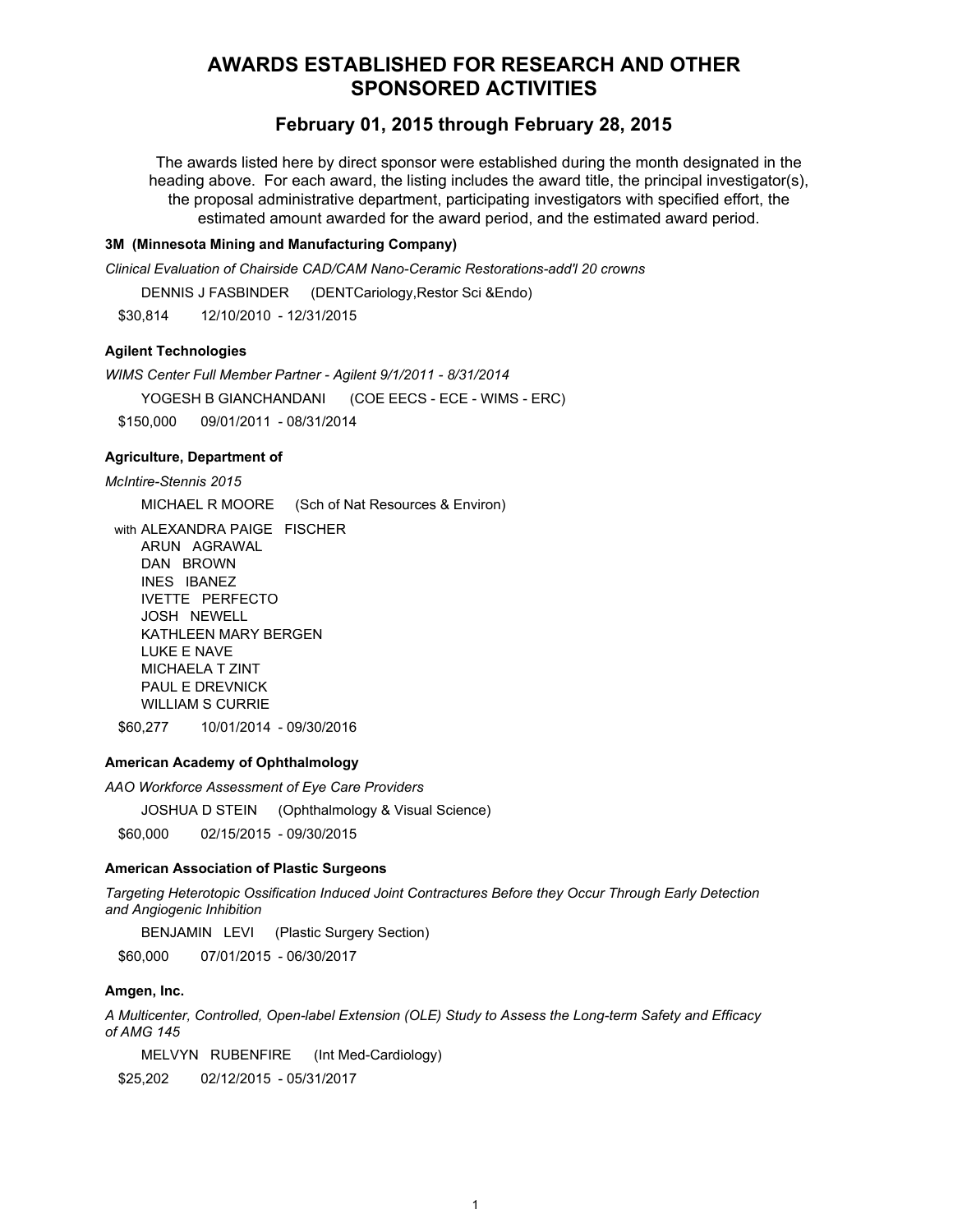#### **Ann and Robert H. Lurie Children's Hospital of Chicago**

*DO SERUM BIOCHEMICAL AND HEMATOPOIETIC, OR STOOL BIOMARKERS PREDICT LOW CARDIAC INDEX IN PATIENTS WITH FONTAN PHYSIOLOGY*

ADAM L DORFMAN (Pediatrics-Cardiology)

\$6,500 01/01/2015 - 12/31/2015

### **AnnArbor.com**

*The Economic Outlook for Washtenaw County*

GEORGE A FULTON (IRLEE)

\$11,000 02/01/2015 - 05/31/2015

#### **A.S.P.E.N Rhoads Research Foundation**

*Towards therapeutic strategies to improve patient outcome with total parenteral nutrition: clues from cell signaling networks*

KATHERINE D WALTON (Cell and Developmental Biology)

\$25,000 01/01/2015 - 12/31/2015

#### **Association of Immunization Managers (AIM)**

*Increasing Adult Immunization Rates: Educational Resources and Tools for the 64 State/Local and Territorial Immunization Programs*

SARAH J CLARK (Pediatrics-Ambulatory Care Pgm)

\$20,000 03/01/2015 - 02/29/2016

## **Astra Zeneca AB**

*Preclinical Studies of Dose Escalation and Pharmacodynamic Monitoring of an Oral Selective Estrogen Receptor Downregulator (SERD): A Comparison of Oral SERD Activity in Wild Type and Mutated ER Positive Breast Cancer Models*

DANIEL F HAYES (Int Med-Hematology/Oncology)

with COSTANZA PAOLETTI

\$85,425 02/06/2015 - 02/05/2016

## **Aurora Flight Sciences**

*Aeroelastic Tailoring for Next-Generation High Aspect Ratio Wings*

CARLOS E CESNIK (Aerospace Engineering)

with JOAQUIM R R A MARTINS

\$226,507 11/25/2014 - 11/24/2015

### **Benaroya Research Institute at Virginia Mason (BRI)**

*Efficacy of Ustekinumab (Anti-IL-12/23) followed by Abatacept (CTLA4-Ig) for the Treatment of Psoriasis Vulgaris Protocol ITN059AI* 

YOLANDA ROSI HELFRICH (Dermatology Department)

\$20,701 08/01/2014 - 01/31/2015

### **Biocrede, Inc**

*Advanced Bactericidal Urinary Catheters Based on Electromodulated Nitric Oxide Release*

MARK E MEYERHOFF (LSA Chemistry)

with CHUANWU XI

\$65,000 11/01/2014 - 10/31/2015

### **Blue Cross Blue Shield of Michigan Foundation**

*Promoting preventive health care in Michigan: The impact of information and incentives*

DEAN C YANG (Pop Studies-Research)

\$74,985 02/15/2015 - 08/14/2016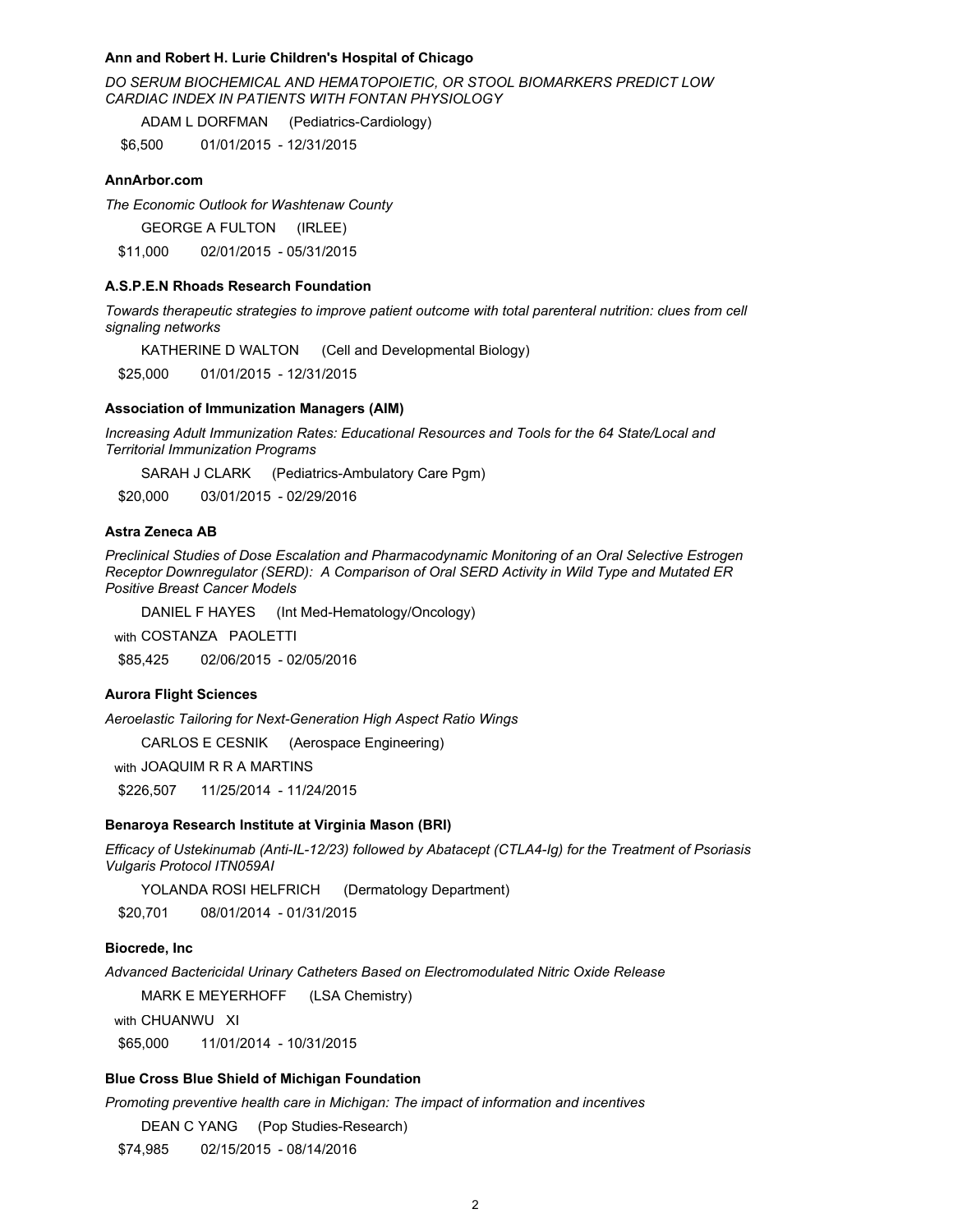#### **Bristol-Myers Squibb Company**

*A Phase 3, Randomized, Open-Label Study of Nivolumab Combined with Ipilimumab Versus Sunitinib Monotherapy in Subjects with Previously Untreated, Advanced or Metastatic Renal Cell Carcinoma*

BRUCE G REDMAN (Int Med-Hematology/Oncology)

\$812,143 02/05/2015 - 01/11/2023

#### **Broad Ocean Technologies**

*Modeling Analysis of Electric and Thermal Performance of Printed Circuit Boards for Electric Power Drive*

BEN Q LI (Dbn Coll of Eng-Mechanical Eng)

\$330,000 02/01/2015 - 01/31/2018

#### **Brookhaven Science Associates, LLC**

*Proposal for the Development of the ATLAS New Small Front-end Electronics, 3/13-4/15*

JUNJIE ZHU (LSA Physics)

\$155,000 10/01/2014 - 09/30/2015

### **California Institute of Technology**

*CC-NIE Integration: ANSE (Advanced Network Services for Experiments) Supplement* 

SHAWN P MCKEE (LSA Physics)

\$33,575 03/01/2015 - 08/31/2015

## **Carollo Engineers, A Professional Corporation**

*Supplemental Budget: Evaluation of Waste Activated Sludge Anaerobic Contractor (WASAC)*

LUTGARDE M RASKIN (Civil & Environmental Engr)

\$2,285 02/28/2014 - 01/31/2015

#### **Case Western Reserve University**

*Residual Beta Cell Function in Patients with Long-term Type 1 Diabetes* 

WILLIAM H HERMAN (Metabolism, Endo & Diabetes)

\$19,399 09/25/2014 - 08/31/2015

## **Children's Leukemia Research Association, Inc**

*Post-translational regulation of the PAFc in acute myeloid leukemia*

ANDREW G MUNTEAN (Pathology Department)

\$30,000 07/01/2015 - 06/30/2016

### **Cincinnati Children's Hospital Medical Center**

*A Multicenter Retrospective with Prospective Follow-Up Study of Early Onset Childhood Narcolepsy: Recent cases and Post infection*

FAUZIYA HASSAN (Pediatrics-Pulmonary Medicine)

\$9,000 01/22/2015 - 02/28/2016

## **Columbia University**

*DASH-SRD Post-ADHF Hospitalization: Safety and Efficacy*

SCOTT HUMMEL (Int Med-Cardiology)

with BRENDA WILSON GILLESPIE

\$91,349 09/01/2014 - 04/30/2015

### **Commerce, Department of-National Institute of Standards & Technology**

*Modeling and On-Line Measurement of Residual Stress and Defect During Additive Manufacturing*

JYOTIRMOY MAZUMDER (CoE Claims Lab)

\$447,455 02/01/2015 - 01/31/2018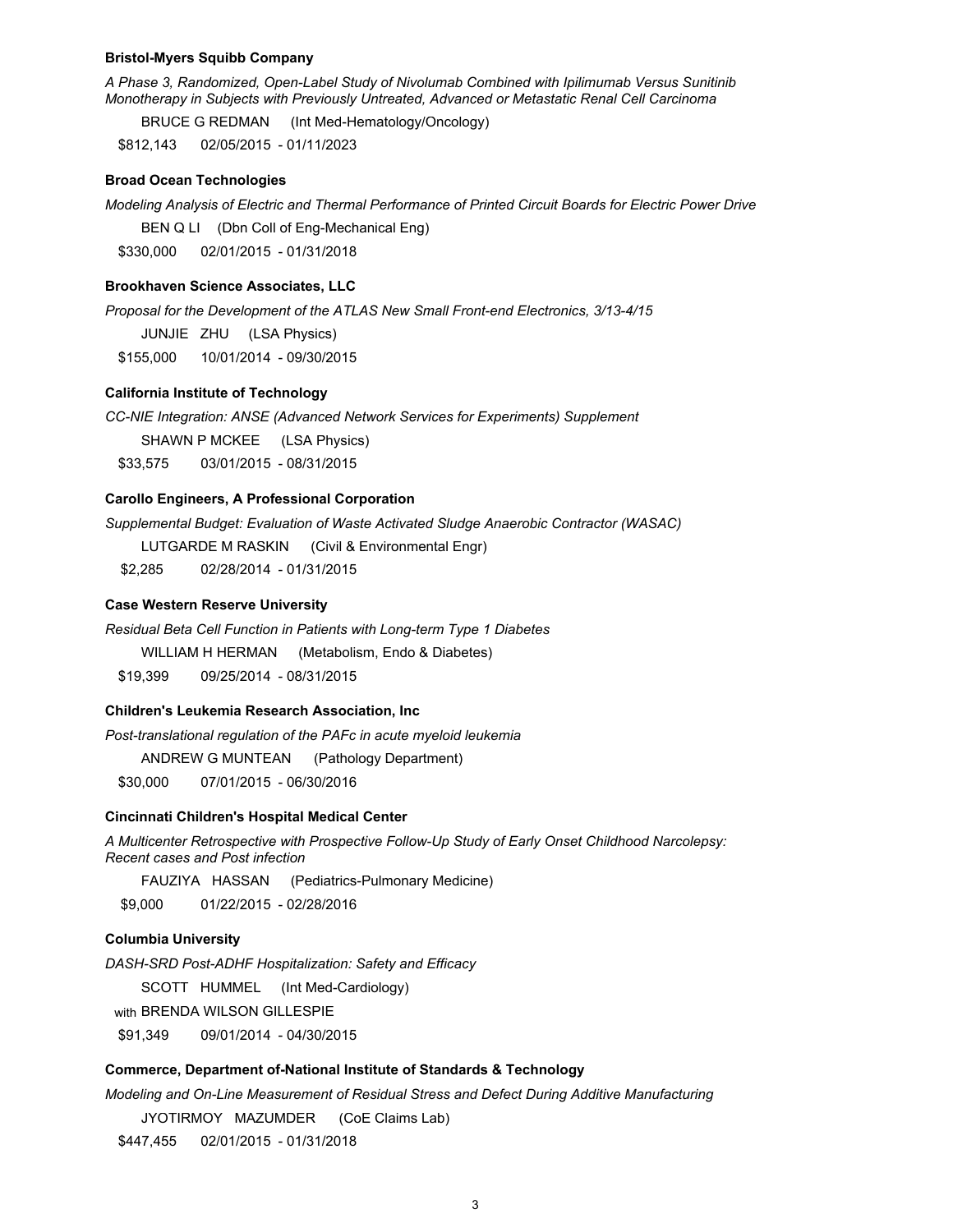### **Commerce, Department of-National Oceanic and Atmospheric Administration**

*Ayman Mabrouk\_MI\_Knauss Fellowship 2015*

JAMES STEPHEN DIANA (SNRE Michigan Sea Grant)

\$56,500 02/01/2015 - 01/31/2016

*Alison Stevens\_MI\_Knauss Fellowship 2015* JAMES STEPHEN DIANA (SNRE Michigan Sea Grant) \$56,500 02/01/2015 - 01/31/2016

### **Corporation for Public Broadcasting**

*Community Service Grant 2015* STEPHEN SCHRAM (Michigan Radio)

\$462,817 10/01/2014 - 09/30/2016

## **Craig H. Neilsen Foundation**

*Using Low-Cost Sensing to Support Self-Management: An Initial Study*

MARK W NEWMAN (School of Information)

with MARK STEVEN ACKERMAN MICHELLE A MEADE \$100,000 04/01/2015 - 03/31/2016

#### **Cubist Pharmaceuticals**

*Tedizolid Clearance During Continuous Renal Replacement Therapy (CRRT): An In-vitro Investigation, supplement*

BRUCE A MUELLER (PHARMACY Clin, Soc & Admin Sci)

\$5,585 01/01/2015 - 04/30/2015

## **Cystic Fibrosis Foundation**

*Burkholderia cepacia Research Laboratory & Repository (2015-2016)* JOHN JOSEPH LIPUMA (Pediatrics-Infectious Diseases) \$399,083 03/01/2015 - 02/29/2016

## **Defense, Department of-Air Force, Department of the**

*High Power Recirculating Planar Amplifiers* RONALD M GILGENBACH (Nuclear Eng & Radiological Sci) with NICHOLAS MICHAEL CARL JORDAN PENG ZHANG YUE YING LAU \$928,549 03/01/2015 - 02/28/2018

*Arbitrary Control of Guided and Radiated Electromagnetic Waves Using Metasurfaces*

ANTHONY GRBIC (COE EECS - ECE - Rad)

\$360,000 03/01/2015 - 02/28/2018

*Imaging with Electromagnetic Waves in Complex Environments*

LILIANA BORCEA (LSA Mathematics)

\$455,585 04/01/2015 - 09/30/2017

## **Defense, Department of-Army, Department of the**

*Chemotaxis-Driven Treatment to Reduce Metastasis Post-Surgical Resection of Breast Cancer*

JOERG LAHANN (Chemical Engineering Dept) \$255,520 01/15/2015 - 07/14/2016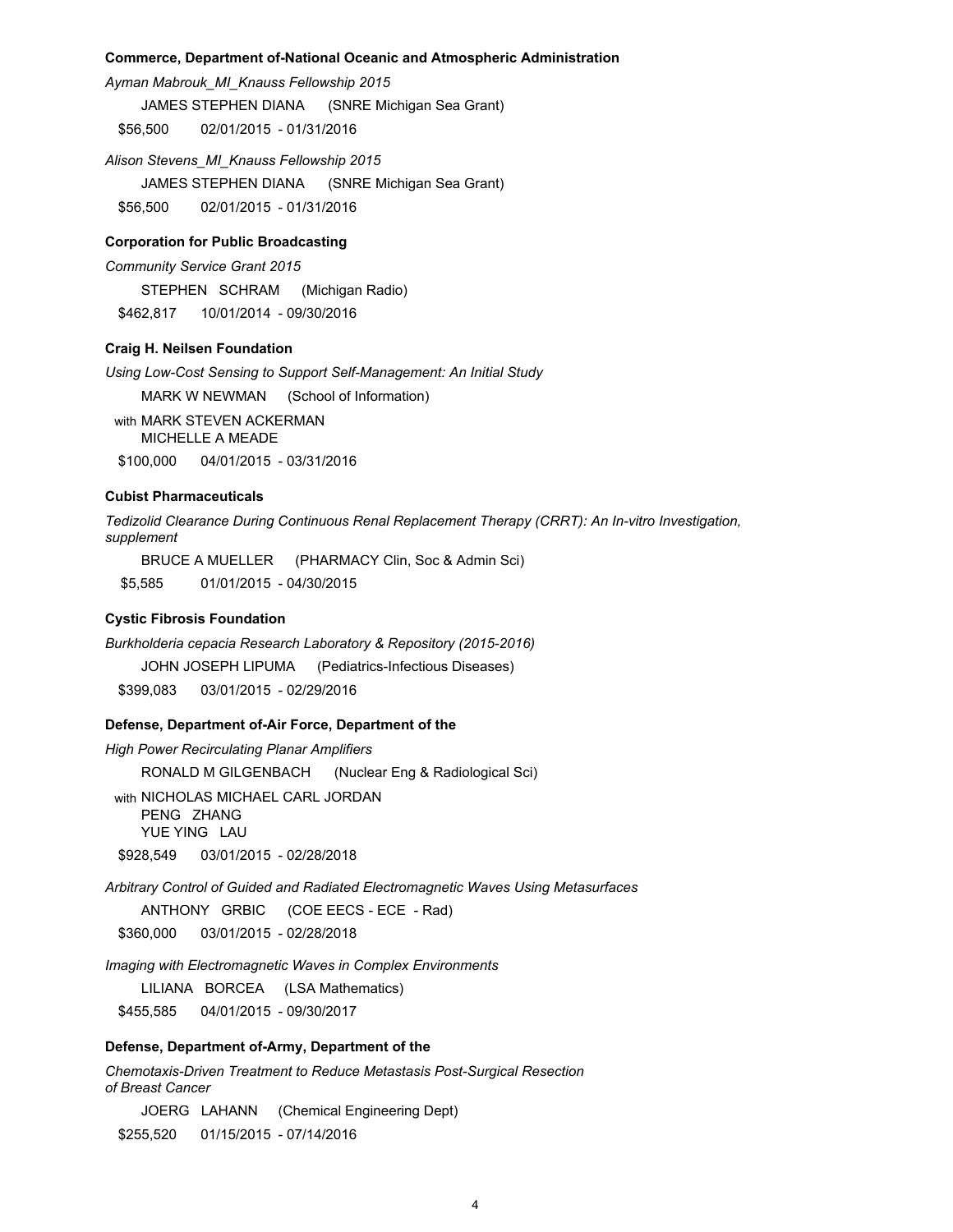#### **Delta Dental Foundation**

*Pediatrician's Educational Experiences, Knowledge, Professional Attitudes and Behavior Related to Infant Oral Health Care - A National Survey*

MARITA ROHR INGLEHART (DENT Periodontics and Oral Med)

\$2,500 02/01/2015 - 12/31/2016

## **Detroit Rescue Missions Ministries**

### *Public Allies Partner*

TRACY SMITH HALL (Office of Metropolitan Impact) \$10,000 10/13/2014 - 07/31/2015

## **Dexter Research Center, Inc.**

*WIMS Center Associate Partner - Dexter Research 9/1/2013 - 8/31/2015*

YOGESH B GIANCHANDANI (COE EECS - ECE - WIMS - ERC)

\$12,000 09/01/2013 - 08/31/2015

## **Duke University**

*Impact of spatial distribution of health services on child morbidity and mortality*

MARIE LYNN MIRANDA (Sch of Nat Resources & Environ)

\$38,789 12/01/2014 - 11/30/2015

*Evidence-based Reviews for the Discretionary Advisory Committee on Heritable Disorders in Newborns and Children (DACHDNC)*

LISA PROSSER (Pediatrics-Ambulatory Care Pgm)

\$79,020 07/24/2014 - 07/23/2015

### **Dura Automotive Systems**

*Dura Automotive Affiliate Membership with MTC*

PETER FRANK SWEATMAN (MI Mobility Transformation Ctr)

\$150,000 01/01/2015 - 12/31/2017

#### **Electric Power Research Institute**

*Predictive Modeling and Mitigation of Irradiation Assisted Stress Corrosion Cracking of Austenitic Steels in LWR Core Components: Development of engineering solutions to predict and manage IASCC*

GARY S WAS (Nuclear Eng & Radiological Sci)

\$450,000 01/15/2015 - 12/31/2017

## **Environmental Defense Fund (EDF)**

*Investigating Conceptions of Natural Resources Across Domains and Populations*

DON SCAVIA (Graham Sustainability Inst.)

with COLLEEN M SEIFERT KIM WOLSKE STEPHANIE D PRESTON \$50,000 02/01/2015 - 02/29/2016

## **Extracon Science LLC**

*Extracon HRA 2015-2017*

LOUIS TZE-CHING YEN (Health Management Research Ctr) \$150,000 02/11/2015 - 12/31/2017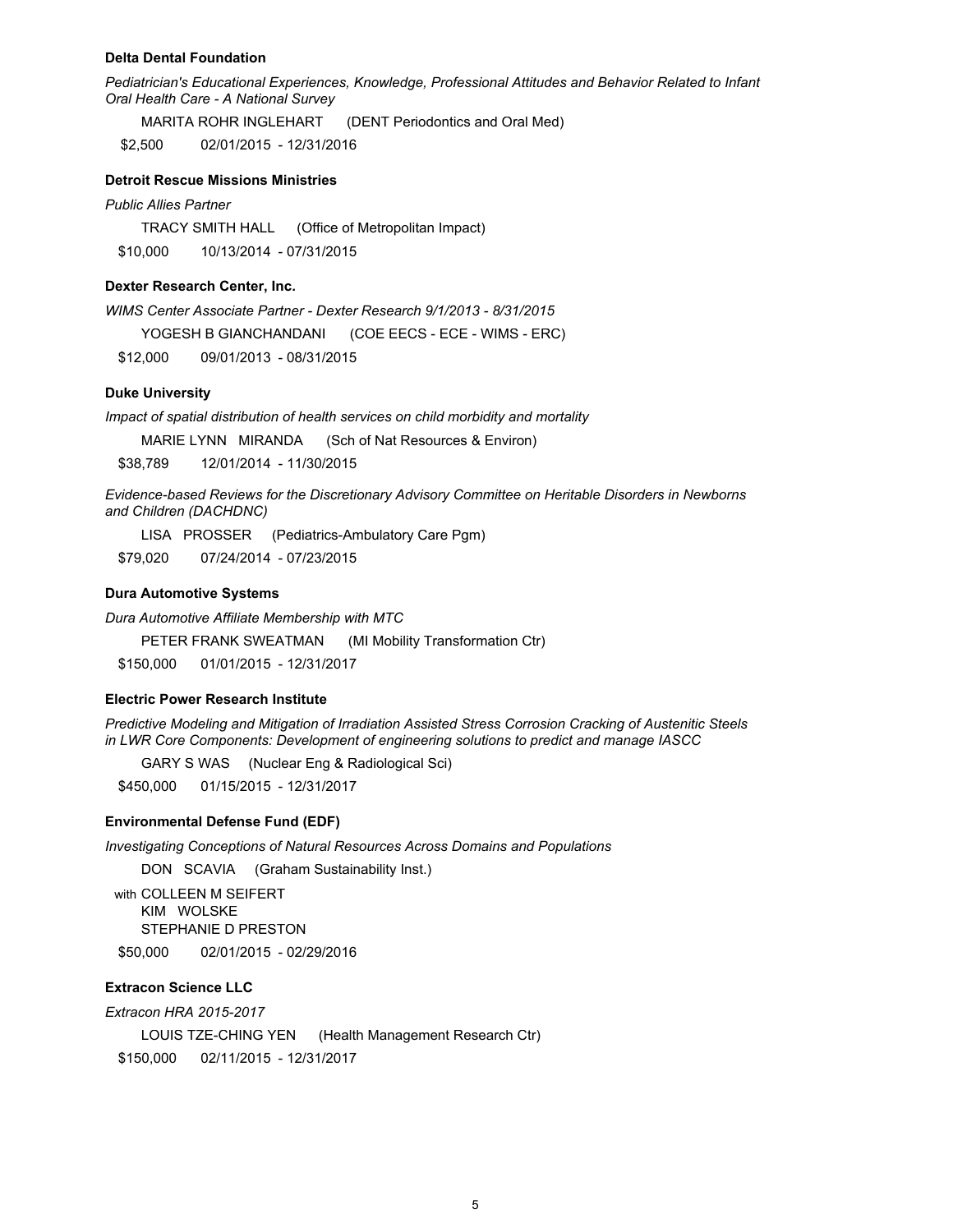### **Extracorporeal Life Support Organization**

*ELSO/UM Contract*

ROBERT HAWES BARTLETT (Surgery Department) \$796,950 01/01/2015 - 12/31/2018

### **FlexDex, Inc.**

*Enhanced Dexterity Minimally Invasive Surgical Platform-Phase II* JAMES DUNCAN GEIGER (Pediatric Surgery Section) \$61,258 12/01/2014 - 11/30/2016

## **Florida State University**

*Using Connectomic Imaging to Investigate a (Reformulated) Muscle Model of Self-Control* SEKHAR CHANDRA SRIPADA (Psychiatry-ASAP) with JOHN JONIDES

\$194,543 07/01/2015 - 06/30/2017

## **Ford Motor Company**

*Next Generation Three-Way Catalysts for Future, Highly Efficient Gasoline Engines*

JOHANNES W SCHWANK (Chemical Engineering Dept)

with JOHN W HOARD

\$420,803 10/01/2014 - 09/30/2017

## *Secure Network with Intrusion Detection Mechanisms*

ANDRE WEIMERSKIRCH (UMTRI-Engineering Systems)

\$200,000 04/01/2015 - 03/31/2017

*Ford Alliance: Modeling the anisotropic ductile fracture of extruded aluminum tubes for hydroforming applications* 

GHASSAN T KRIDLI (Dbn Col of Eng-Indust & Sys En)

\$161,692 01/01/2015 - 12/31/2016

### *High Efficiency Exhaust Heat Exchanger*

MASSOUD KAVIANY (Mechanical Engineering)

\$198,000 01/01/2015 - 12/31/2016

## *Ford CID Fuels Study*

ANDRE L BOEHMAN (Mechanical Engineering) \$25,000 01/01/2015 - 06/30/2015

#### **Foundation for Surgical Fellowships**

*HPB Fellowship Position Grant*

REBECCA M MINTER (GSA - Administration (GSA/ADM))

\$50,000 11/01/2014 - 10/31/2015

## **Fox, Michael J., Foundation for Parkinson's Research**

*Comprehensive Analysis of Brain and Peripheral Biogenic Small Molecule Levels in Parkinson's Disease*

OMAR SHARIF MABROUK (Pharmacology Department)

with ROBERT T KENNEDY

\$74,134 01/01/2015 - 12/31/2015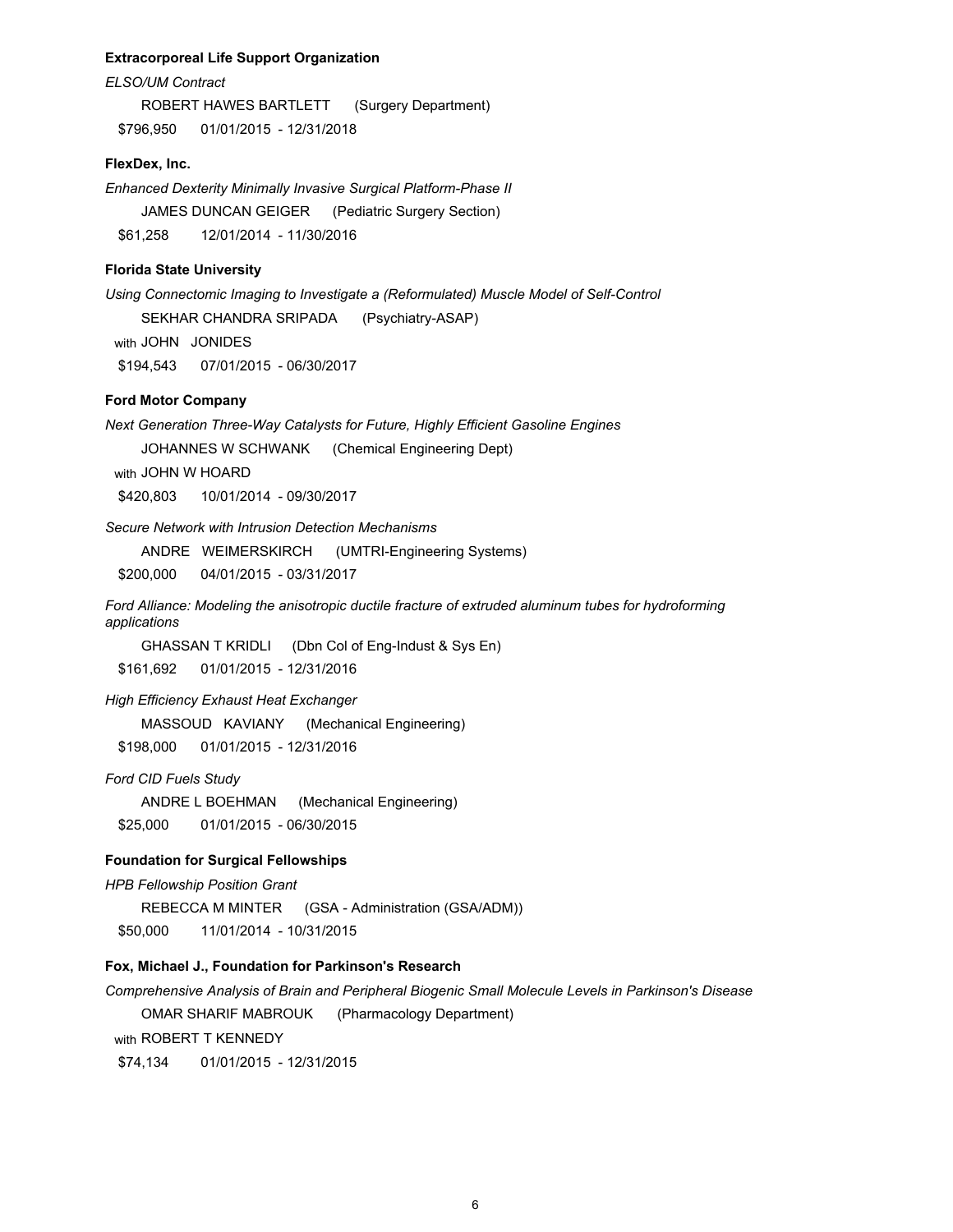### **GE Global Research**

*Ultrasound/DBT Prototype System Evaluation*

PAUL L CARSON (Department of Radiology)

with MARILYN A ROUBIDOUX MITCHELL M GOODSITT

\$51,949 02/13/2015 - 08/12/2015

## **Gore, W. L., & Associates, Inc.**

*Evaluation of the GORE? TAG? Thoracic Branch Endoprosthesis in the Treatment of Aortic Arch Aneurysms (GORE TAG SSB 1103)*

HIMANSHU J PATEL (Cardiac Surgery)

\$68,017 01/20/2015 - 01/31/2021

## **Grand Rapids Public Schools**

*Grand Rapids-Michigan College Advising Corps 2014-2015*

WILLIAM COLLINS (Ctr for Educational Outreach)

\$15,000 07/01/2013 - 06/30/2015

## **Guardian Industries**

*Materials Processing Design*

MAX SHTEIN (Materials Science & Engin.)

\$15,000 08/01/2014 - 07/31/2015

## **Harada Industry of America, Inc.**

*Harada Affiliate Membership with MTC*

PETER FRANK SWEATMAN (MI Mobility Transformation Ctr)

\$150,000 01/01/2015 - 12/31/2017

#### **Harman International Industries**

*Harman Industries Affiliate Membership with MTC* PETER FRANK SWEATMAN (MI Mobility Transformation Ctr) \$150,000 01/01/2015 - 12/31/2017

## **Health and Human Services, Department of-National Institutes of Health**

*BMAL1: A Novel Regulator For Inflammatory Liver Injury*

LEI YIN (Molec & Integrative Physiology)

with XIN TONG

\$407,074 03/01/2015 - 02/28/2017

*The genomic pathogenesis of Follicular Lymphoma* SAMI MALEK (Int Med-Hematology/Oncology) \$2,681,395 02/01/2015 - 01/30/2020

*Osteocytes in prostate cancer bone metastasis*

EVAN T KELLER (Urology)

with JINLU DAI

\$1,773,291 02/12/2015 - 01/31/2020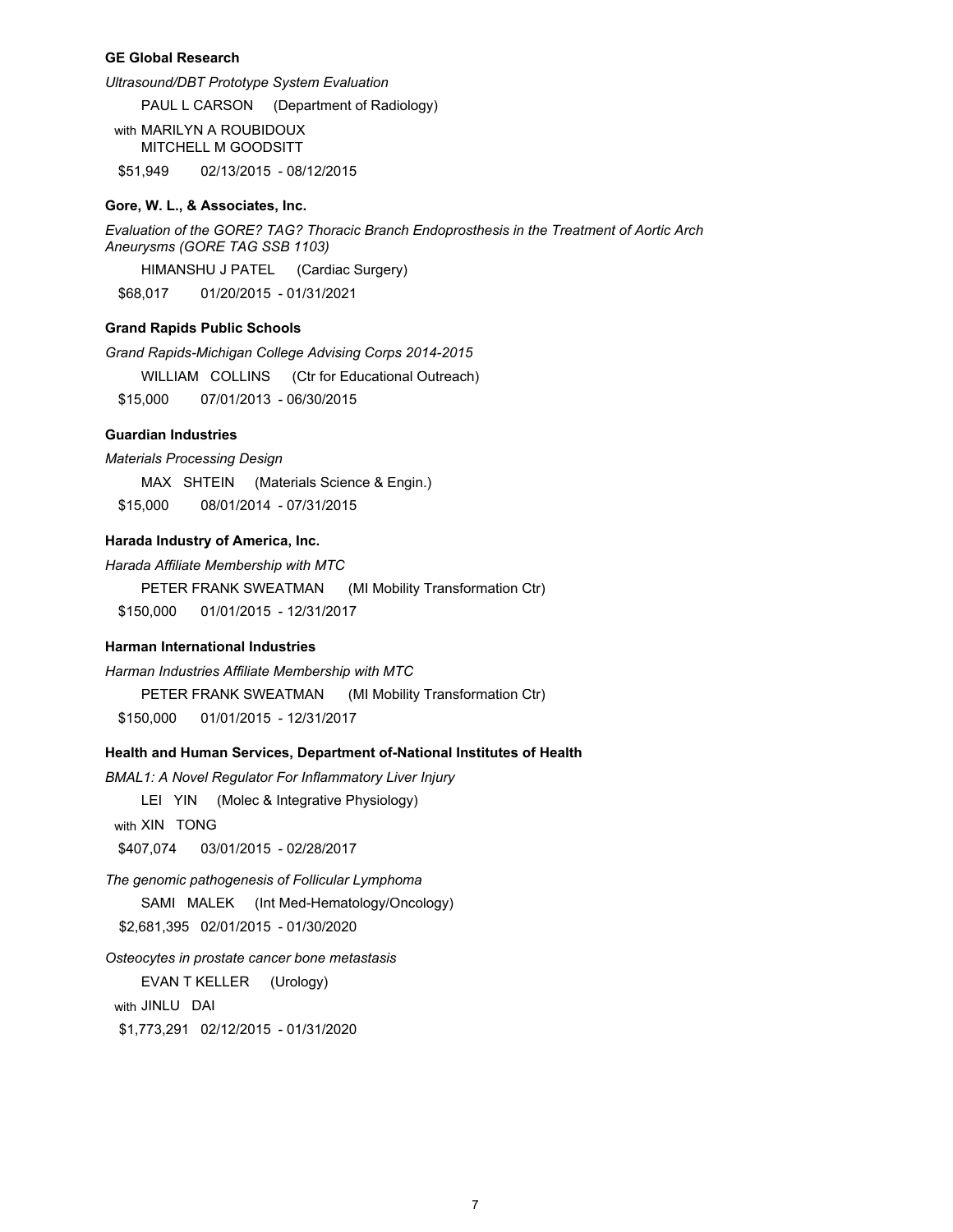*Functional imaging-directed adaptive therapy of head and neck cancer* 

AVRAHAM EISBRUCH (Radiation Oncology - Ann Arbor) (Radiation Oncology - Ann Arbor)

with ASHOK SRINIVASAN DOUGLAS BRIAN CHEPEHA FRANCIS P WORDEN KRISTY K BROCK MATTHEW H STENMARK MATTHEW JASON SCHIPPER

\$2,420,120 03/01/2015 - 02/29/2020

*Collaborative Pediatric Critical Care Research Network* 

THOMAS PATRICK SHANLEY (Pediatrics-Intensive Care)

with FRANK W MOLER

\$15,550 12/24/2014 - 11/30/2015

*Characterization of OsmY, a new chaperone discovered by selecting for improved protein stability*

JAMES BARDWELL (LSA Molec./Cell./Develop. Bio)

\$110,236 03/01/2015 - 02/28/2017

*HDL-Loaded Nanoparticles for Glioma Therapeutics*

MARIA CASTRO (Neurosurgery)

with ANNA A S SCHWENDEMAN PEDRO LOWENSTEIN

\$426,510 02/01/2015 - 01/31/2017

*Genetics of Dental Enamel Formation*

JAN CHING CHUN HU (DENT Bio & Materials Science)

with JAMES P SIMMER

\$2,317,258 03/01/2015 - 02/28/2020

*Longitudinal Changes in Recovery from Drug Use Disorders: A National Study*

SEAN ESTEBAN MCCABE (Inst/Research Women & Gender)

with BRADY THOMAS WEST CAROL J BOYD JAMES A CRANFORD \$648,908 03/01/2015 - 01/31/2018

*Aberrant Neurogenesis in Experimental Temporal Lobe Epilepsy*

JACK M PARENT (Neurology Department)

with GEOFFREY G MURPHY

\$1,682,715 03/01/2015 - 01/31/2020

*Proopiomelanocortin Gene Expression and Obesity*

MALCOLM J LOW (Molec & Integrative Physiology)

with ELISA S NA

\$1,623,507 04/01/2015 - 02/28/2019

*Burden of Hospitalization After Liver Transplantation*

PRATIMA SHARMA (Int Med-Gastroenterology)

with DOUGLAS E SCHAUBEL

\$162,000 04/01/2015 - 03/31/2017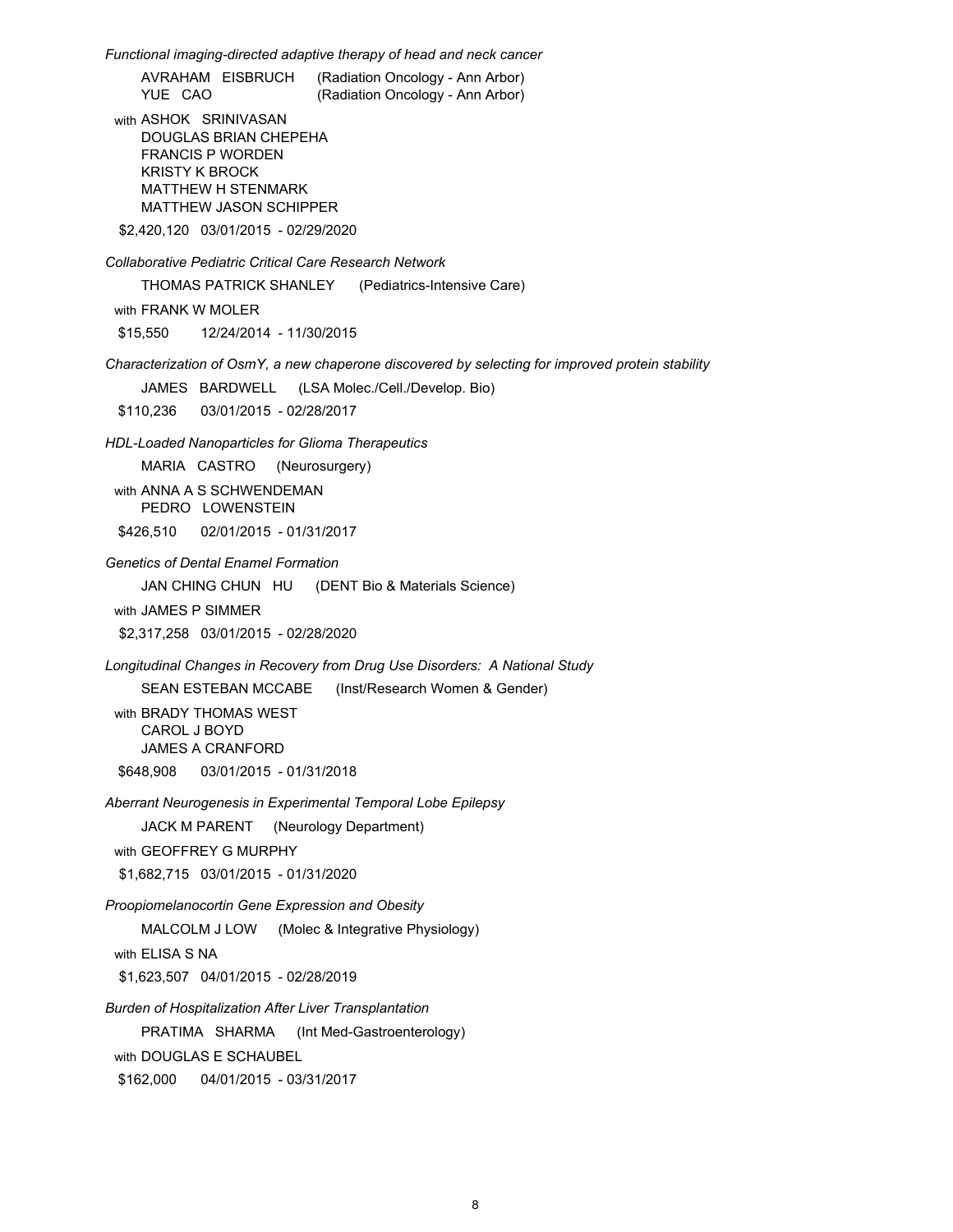*Pax2 Interacting Proteins in Development and Disease* GREGORY R DRESSLER (Pathology Department) with ZANETA NIKOLOVSKA-COLESKA \$2,475,264 03/01/2015 - 02/29/2020 *Defining Precursors to VRSA Emergence: Epidemiology of MRSA & VRE Dual Infection* EMILY TOTH MARTIN (Epidemiology Department) \$384,667 09/01/2014 - 07/31/2017 *The Role of Macrophages in PTH Directed Osseous Wound Healing* LAURIE KAY MCCAULEY (DENT Periodontics and Oral Med) \$35,220 07/01/2015 - 06/30/2016 *Effector T Cell Trafficking in Ovarian Cancer* WEIPING ZOU (Surgery Department) with ILONA E KRYCZEK LILI ZHAO \$2,570,413 03/01/2015 - 02/29/2020 *The Role of Inflammasomes in Mucosal Immunity to Intestinal Bacterial Pathogens* GABRIEL NUNEZ (Pathology Department) \$1,744,032 04/01/2015 - 03/31/2020 *Antigen Loaded Particles for Tolerance Induction* LONNIE DAVID SHEA (Biomedical Engineering) \$262,847 12/18/2014 - 05/31/2015 *Measuring signaling pathway dynamics during tissue growth in hydrogels* JACQUELINE S JERUSS (GSA - Surgical Oncology (SON)) LONNIE DAVID SHEA (GSA - Surgical Oncology (SON)) \$687,790 09/15/2014 - 06/30/2016 *Supplement to A Hox-Wnt-Sox signaling axis regulates lung development, patterning and branching* JASON SPENCE (Int Med-Gastroenterology) \$289,450 02/01/2015 - 05/31/2018 *De novo CNV formation in vivo with sickle cell anemia therapy / Supplement* THOMAS W GLOVER (Human Genetics Department) \$116,266 12/01/2014 - 11/30/2016 *Genome-wide measurement of bacterial transcriptional regulatory states*  PETER LOUIS FREDDOLINO (Biological Chemistry Dept) \$746,255 02/05/2015 - 01/31/2018 *Robert Welsh - NIH IPA* ROBERT C WELSH (Department of Radiology) \$32,671 02/01/2015 - 09/30/2015 *A Prospective, Single Arm, Multi-Center Clinical Study in Collaboration with the InterAgency Registry for Mechanically Assisted Circulatory Support (INTERMACS?) to Evaluate the Thoracotomy Implant* **Heartware, Inc.**

*Technique of the HeartWare HVAD? System in Patients with Advanced Heart Failure- HW-006*

JONATHAN W HAFT (Cardiac Surgery)

\$21,500 01/29/2015 - 12/31/2019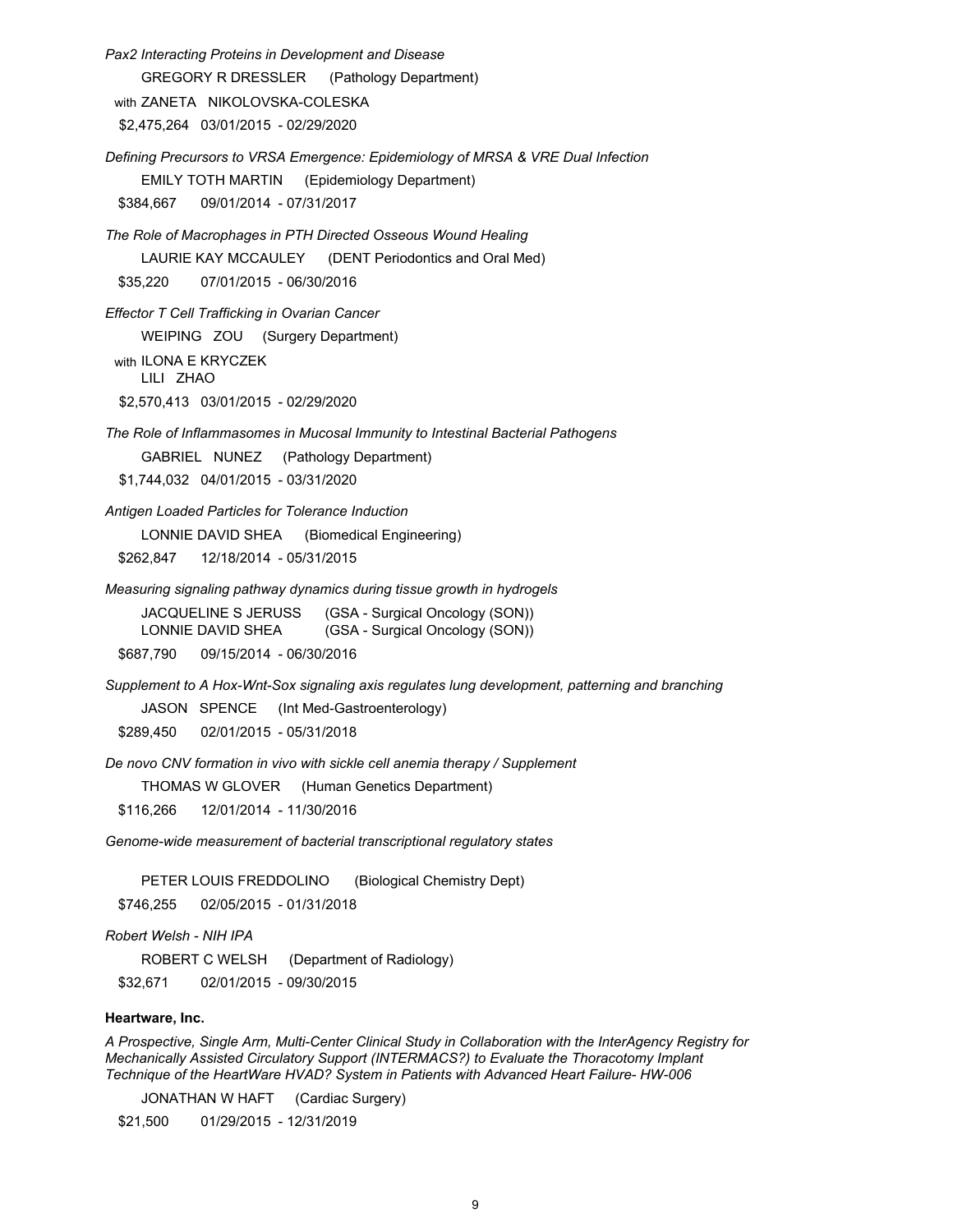### **Hitachi America, Ltd.**

*Hitachi America Affiliate Membership with MTC*

PETER FRANK SWEATMAN (MI Mobility Transformation Ctr)

\$150,000 01/01/2015 - 12/31/2017

## **Honeywell International, Inc**

*WIMS Center Full Member Partner - Honeywell International Inc. 9/1/2011 - 8/31/2015* YOGESH B GIANCHANDANI (COE EECS - ECE - WIMS - ERC) \$200,000 09/01/2011 - 08/31/2015

## **Hope Foundation, The**

*SWOG Clinical Trials Initiative - Valdivieso Support* MANUEL VALDIVIESO (Int Med-Hematology/Oncology) \$42,840 03/01/2014 - 12/31/2014

## **HyPerComp, Inc**

*Higher Order Mesh Generation for Simulation of Complex Systems*

KRZYSZTOF J FIDKOWSKI (Aerospace Engineering)

\$50,000 01/15/2015 - 11/14/2015

## **ICON Clinical Research, Inc.**

*A Phase 4 Safety and Efficacy Study of Bosutinib (Bosulif?) In Patients with Philadelphia Chromosome Positive Chronic Myeloid Leukemia Previously Treated with One or More Tyrosine Kinase Inhibitors*

MOSHE TALPAZ (Int Med-Hematology/Oncology)

\$605,684 02/10/2015 - 12/17/2020

## **Illinois Department of Human Services (DHS)**

*Alcohol and Other Drug Abuse (AODA)*

JOSEPH P RYAN (School of Social Work)

with BRIAN E PERRON

\$118,164 07/01/2014 - 06/30/2015

## **Institute for Complex Adaptive Matter**

*Topological order of isostatic lattices*

XIAOMING MAO (LSA Physics) \$25,000 07/01/2015 - 06/30/2016

## **Insurance Institute for Highway Safety**

*IVBSS Video Coding - Add'l Funds*

JAMES R SAYER (UMTRI-Human Factors)

\$3,000 02/01/2015 - 03/20/2015

## **International Centre for Theoretical Physics (ICTP)**

*International Centre for Theoretical Physics Sabbatical Leave*

LEOPOLDO A PANDO ZAYAS (LSA Physics)

\$52,000 01/01/2015 - 12/31/2015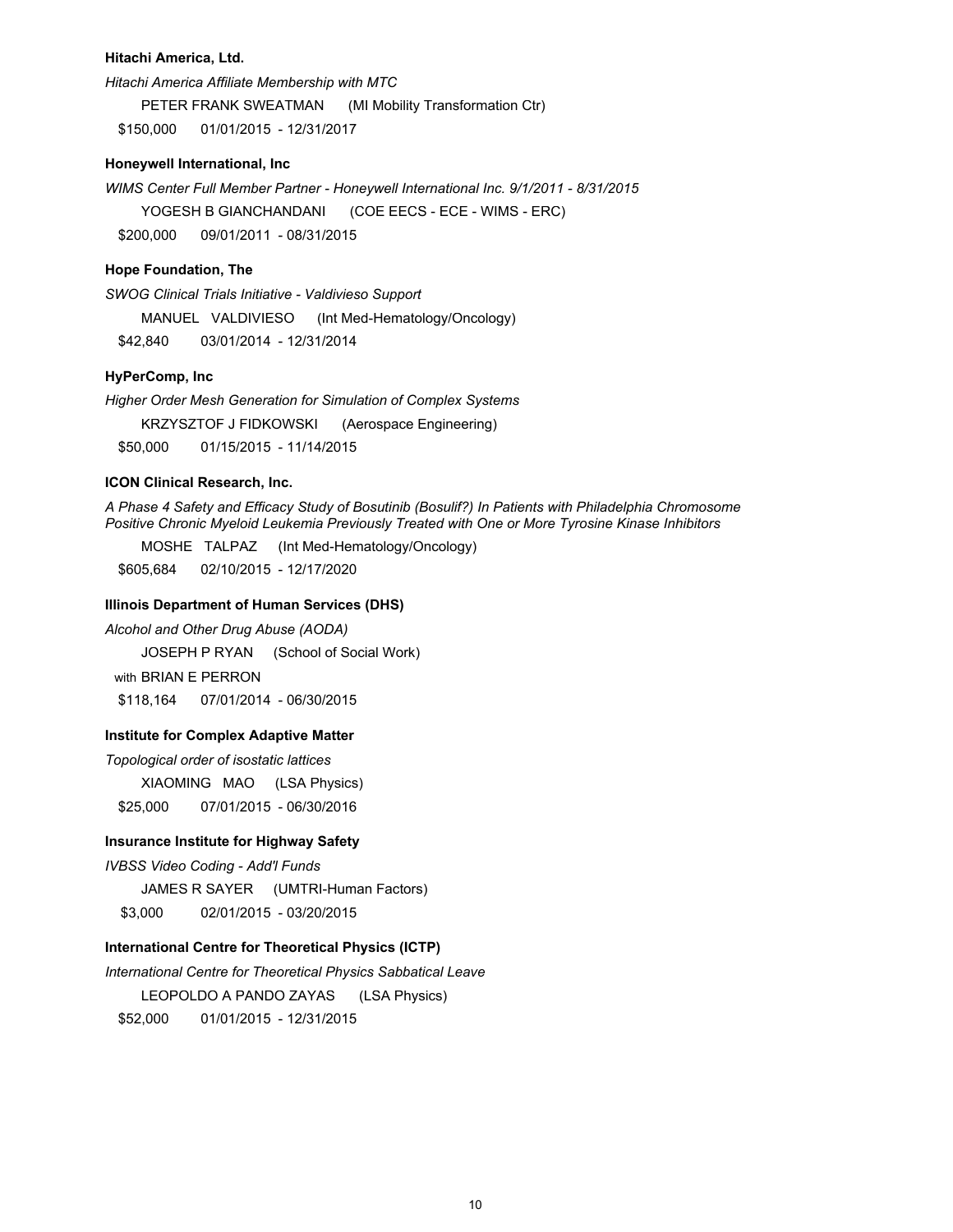**Invenio Imaging, Inc.**

*Biopsy guidance with Coherent Raman Spectroscopy (CRS)*

DANIEL A ORRINGER (Neurosurgery)

with CATHERINE A SPINO MARTIN A PHILBERT SANDRA I CAMELO-PIRAGUA

\$49,283 01/05/2015 - 06/21/2015

## **inVentiv Health**

*A Phase I Open-label, Dose Escalation Study to Investigate the Safety, Pharmacokinetics, Pharmacodynamics, Immunogenicity and Clinical Activity of the Antibody Drug Conjugate GSK2857916 in Subjects with Relapsed/Refractory Multiple Myeloma and Other Advanced Hematologic Malignancies Expressing BCMA*

DANIEL LEBOVIC (Int Med-Hematology/Oncology)

\$390,103 02/11/2015 - 01/31/2019

*A Phase I Open-label, Dose Escalation Study to Investigate the Safety, Pharmacokinetics, Pharmacodynamics, Immunogenicity and Clinical Activity of the Antibody Drug Conjugate GSK2857916 in Subjects with Relapsed/Refractory Multiple Myeloma and Other Advanced Hematologic Malignancies Expressing BCMA*

DANIEL LEBOVIC (Int Med-Hematology/Oncology)

\$13,320 05/15/2014 - 06/14/2021

## **IUPUI (Indiana University Purdue University Indianapolis)**

*Panel Study of Income Dynamics - 2015 Philanthropy Module (Wave 39)*

KATHERINE A MCGONAGLE (SRC-Psid)

with CHARLES C BROWN

\$347,748 01/01/2015 - 12/31/2016

### **Jackson Public Schools**

*Jackson Public Schools-Michigan College Advising Corps 2014-2015*

WILLIAM COLLINS (Ctr for Educational Outreach)

\$15,000 07/01/2014 - 06/30/2015

### **Jaeb Center for Health Research**

*Type 1 Diabetes (T1D) Exchange (Fixed Price)*

JOYCE M LEE (Pediatrics-Ambulatory Care Pgm)

\$58,476 08/01/2014 - 07/31/2015

*Protocol T? A Comparative Effectiveness Study of Intravitreal Aflibercept, Bevacizumab and Ranibizumab for Diabetic Macular Edema*

ROBIN D ROSS (Ophthalmology & Visual Science)

\$2,267 01/13/2015 - 09/30/2015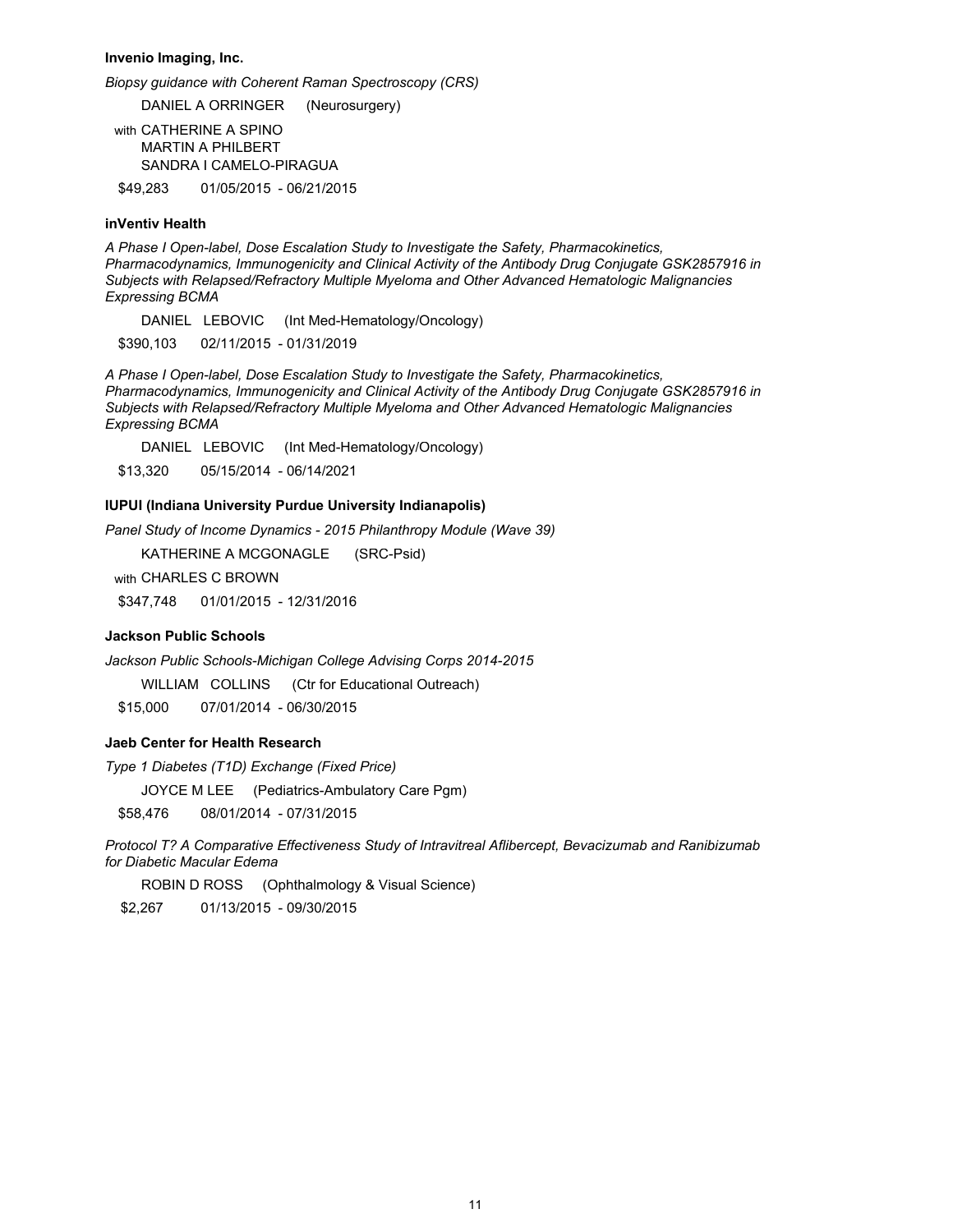### **Jet Propulsion Laboratory**

*Megacities Carbon Project: assessing the impact of policy and management decisions on the Los Angeles urban dome of CO2 and CH4*

ERIC ADAM KORT (Atm, Oceanic & Space Sci.)

\$185,121 02/02/2015 - 06/30/2017

*Interdisciplinary Scientist (IDS) for the Cassini Interdisciplinary Magnetosphere and Plasma Investigation: MO&DA Efforts, Solstice Mission FY13-FY14 Supplement*

TAMAS I GOMBOSI (Atm, Oceanic & Space Sci.)

with BARTHOLOMEUS VAN DER HOLST

\$120,116 10/01/2014 - 09/24/2017

*U S Rosetta Project for Phase E: ALICE Science Support FY15 FY16*

MICHAEL R COMBI (Atm, Oceanic & Space Sci.)

with VALERIY M TENISHEV

\$250,000 07/29/2013 - 01/01/2017

*Dynamic Modeling of Cubesats for Mission Feasibility Simulator*

JAMES RICHARD FORBES (Aerospace Engineering)

\$15,647 02/04/2015 - 05/01/2015

## **Johnson, Robert Wood, Foundation**

*Future of Nursing Scholars 2014* SUSAN JANE PRESSLER (SON-Grants)

\$150,000 04/01/2015 - 08/31/2018

### **Joyce Foundation**

*Agricultural Nutrient Management Scenarios for the Maumee River, Ohio*

DON SCAVIA (Graham Sustainability Inst.)

with MARGARET KALCIC REBECCA ANNE LOGSDON \$19,558 02/05/2015 - 08/31/2015

#### **JV Biolabs, LLC.**

*Dermal tolerability of Retin-A Analogs in Rhino Mice* ROBERT E SIGLER (Lab Animal Medicine Unit) \$16,900 02/20/2015 - 06/30/2015

#### **Kaiser Permanente Research Foundation Institute**

*Building a Gene Expression and Phenotype Algorithm for Triaging Patients Presenting with Asymptomatic Microscopic Hematuria*

LAUREN PATRICIA WALLNER (Int Med-General Medicine)

\$20,183 08/26/2014 - 05/30/2016

#### **Knight, John S. and James L., Foundation**

*Detroit Bankruptcy Coverage (yrs 2-3)* TAMAR R CHARNEY (Michigan Radio)

\$50,000 01/01/2015 - 12/31/2016

#### **Korea Atomic Energy Research Institute (KAERI)**

*Realistic Nuclear Plant Safety Analysis Representing System Degradations (Phase 2)*

JOHN C LEE (Nuclear Eng & Radiological Sci)

\$100,000 03/01/2015 - 02/28/2017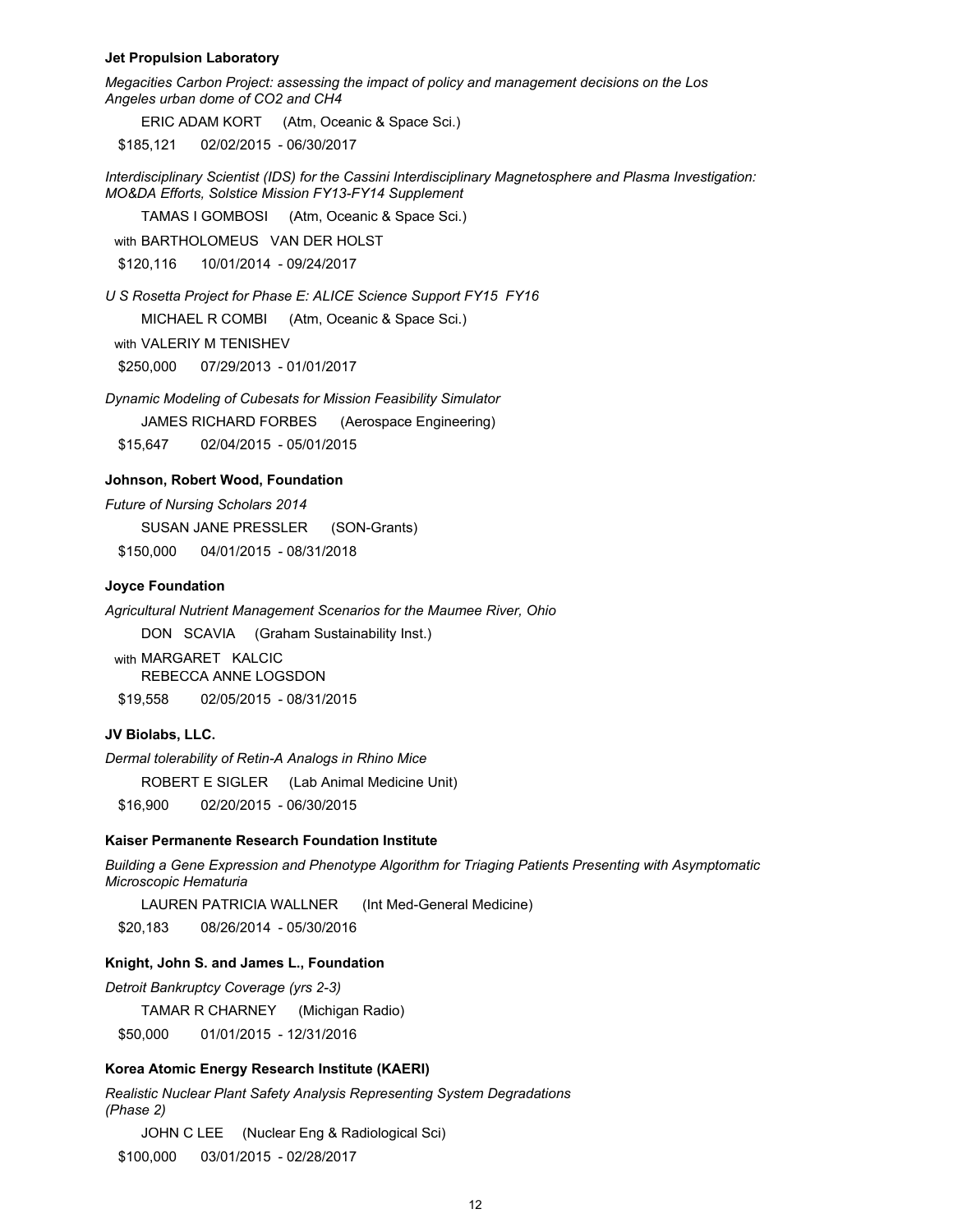### **Kura Oncology, Incorporated**

*Menin-MLL inhibitor program: Research Plan for ?Sponsored Research? from Kura Oncology to Grembecka?s & Cierpicki?s laboratories*

JOLANTA E GREMBECKA (Pathology Department) TOMASZ CIERPICKI (Pathology Department)

with DUXIN SUN

\$2,725,000 02/15/2015 - 02/15/2018

### **Lawrence Livermore National Security, LLC**

*Improving the Kinetics and Thermodynamics of Mg(BH4)2 for Hydrogen Storage*

KATSUYO S THORNTON (Materials Science & Engin.)

\$180,000 01/29/2015 - 09/30/2017

*Continued research and development on pixilated TlBr detectors*

ZHONG HE (Nuclear Eng & Radiological Sci)

\$75,000 02/01/2015 - 05/31/2015

## **Lilly, Eli, and Company**

*Pyrimidine triazinedione EZH2 Inhibitors - supplement*

HOLLIS D SHOWALTER (PHARMACY Medicinal Chemistry)

\$6,000 12/17/2014 - 12/17/2015

## **Loeb, Frederick and Stella, Charitable Trust**

*Loeb Charitable Trust 2015 Christopher Paul Curtis Writing Adventur*

ROBERT W BARNETT (Flint Sch of Ed and Human Svcs)

\$4,000 03/01/2015 - 06/30/2015

## **L'Oreal**

*Effect of topical cream on hyaluronic acid content in human skin*

GARY J FISHER (Dermatology Department)

\$78,430 01/29/2015 - 11/30/2015

## **Los Alamos National Security, LLC**

*UMich-LANL ULF wave project: The effect of ULF wave azimuthal structure on the outer radiation belt*

MARK MOLDWIN (Atm, Oceanic & Space Sci.)

with MICHAEL D HARTINGER

\$159,727 02/06/2015 - 09/30/2017

*SHIELDS: Space Hazards Induced near Earth by Large, Dynamic Storms ? Understanding, Modeling, Predicting*

GABOR TOTH (Atm, Oceanic & Space Sci.)

with DANIEL WELLING

\$450,000 01/29/2015 - 09/30/2017

## **Lustgarten Foundation for Pancreatic Cancer Research**

*Personalized Therapeutics Using a Novel Circulating Tumor Cell Ex Vivo Expansion Model* 

DIANE M SIMEONE (GSA - Gastrointestinal (SGI))

with ANDREW RHIM JOERG LAHANN SUNITHA NAGRATH

\$1,500,000 01/01/2015 - 12/31/2017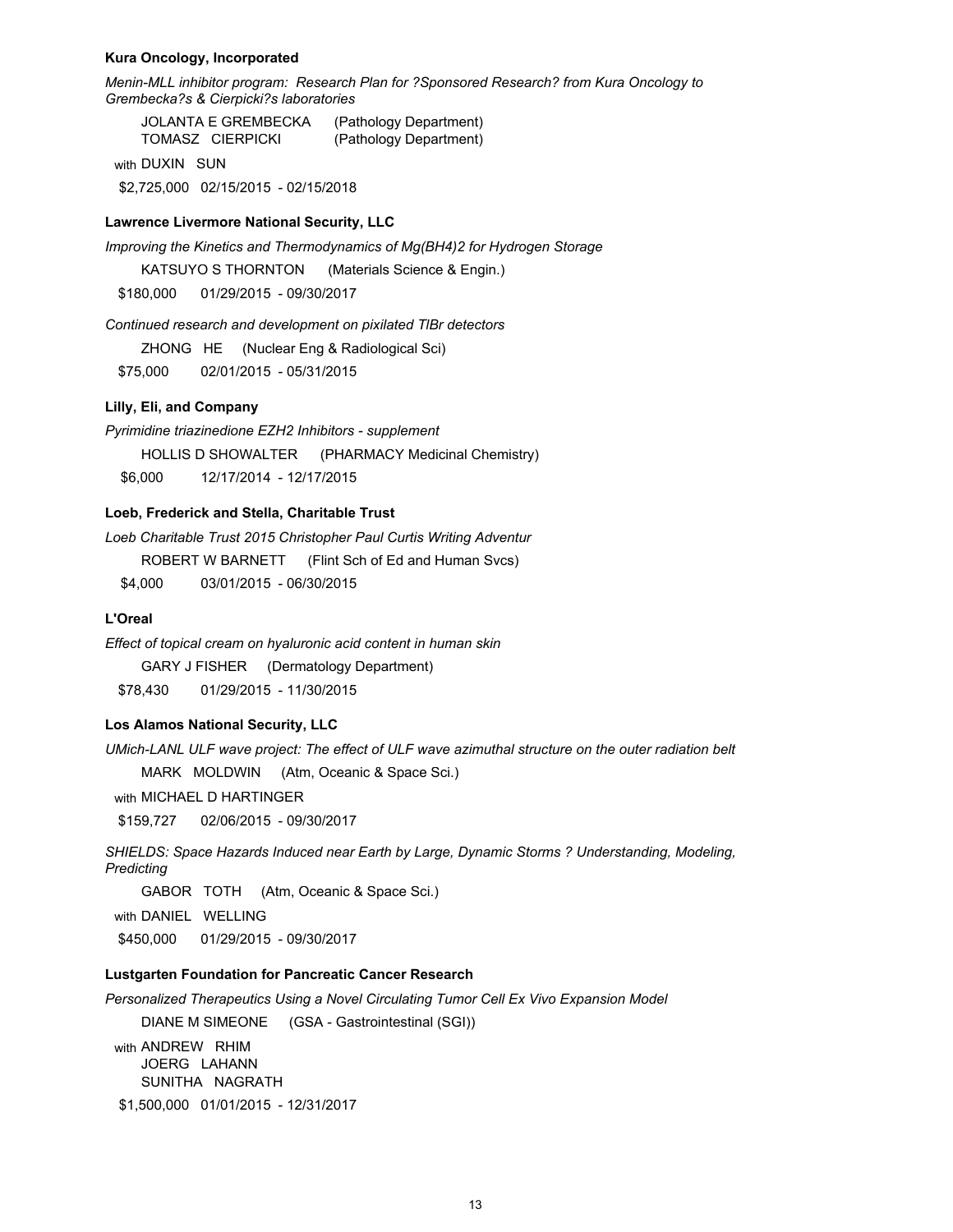#### **March of Dimes Birth Defect Foundation**

*Structural and functional roles of Mis16 and its associated proteins in CENP-A recruitment at regional centromeres*

UHN-SOO CHO (Biological Chemistry Dept)

\$150,000 02/01/2015 - 01/31/2017

*Local synthesis and regulation of dendritic proteins in fragile X syndrome and autism spectrum disorders*

KENNETH KWAN (Molecular & Behav Neurosc Inst)

\$150,000 02/01/2015 - 01/31/2017

### **MDRC**

*Arnold Foundation Initiative on Preschool Education*

ROBIN TEPPER JACOB (Education and Well Being)

\$33,162 11/01/2014 - 04/30/2015

#### **Michigan Corporate Relations Network (MCRN)**

*RECHARGE siRNAx Protein Continuing Production & Purification*

WILLIAM CLAY BROWN (Life Sciences Institute-Admin)

\$10,167 01/19/2015 - 12/31/2015

### **Michigan, State of, Community Health, Department of**

*Utilizing School-Based Health Centers to Implement Large-Scale Vaccination Events to Increase Rates of Vaccine Uptake among At-Risk Adolescents*

ALFREDA RENAE ROOKS (UMH G-RAHS Scarlett Middle Sch)

\$35,000 12/01/2014 - 09/30/2015

#### **Michigan, State of, Environmental Quality, Department of**

*Communicating Technical Processes of Certification and the Benefits of the Michigan Clean Marina Program*

JAMES STEPHEN DIANA (SNRE Michigan Sea Grant)

\$24,830 01/01/2015 - 06/30/2015

## **Monaldi Hospital**

*International Registry of Aortic Dissection*

KIM ALLEN EAGLE (Int Med-Cardiology)

\$5,000 12/11/2014 - 12/10/2015

## **Mott, Ruth Foundation**

## *PT Heart 2014*

JAMES CREPS (Flint Physical Therapy) SHANDOWYN L PARKER (Flint Physical Therapy) \$19,105 11/24/2014 - 11/23/2015

#### **Munich RE**

*Munich Reinsurance America Affiliate Membership with MTC*

PETER FRANK SWEATMAN (MI Mobility Transformation Ctr)

\$150,000 01/01/2015 - 12/31/2017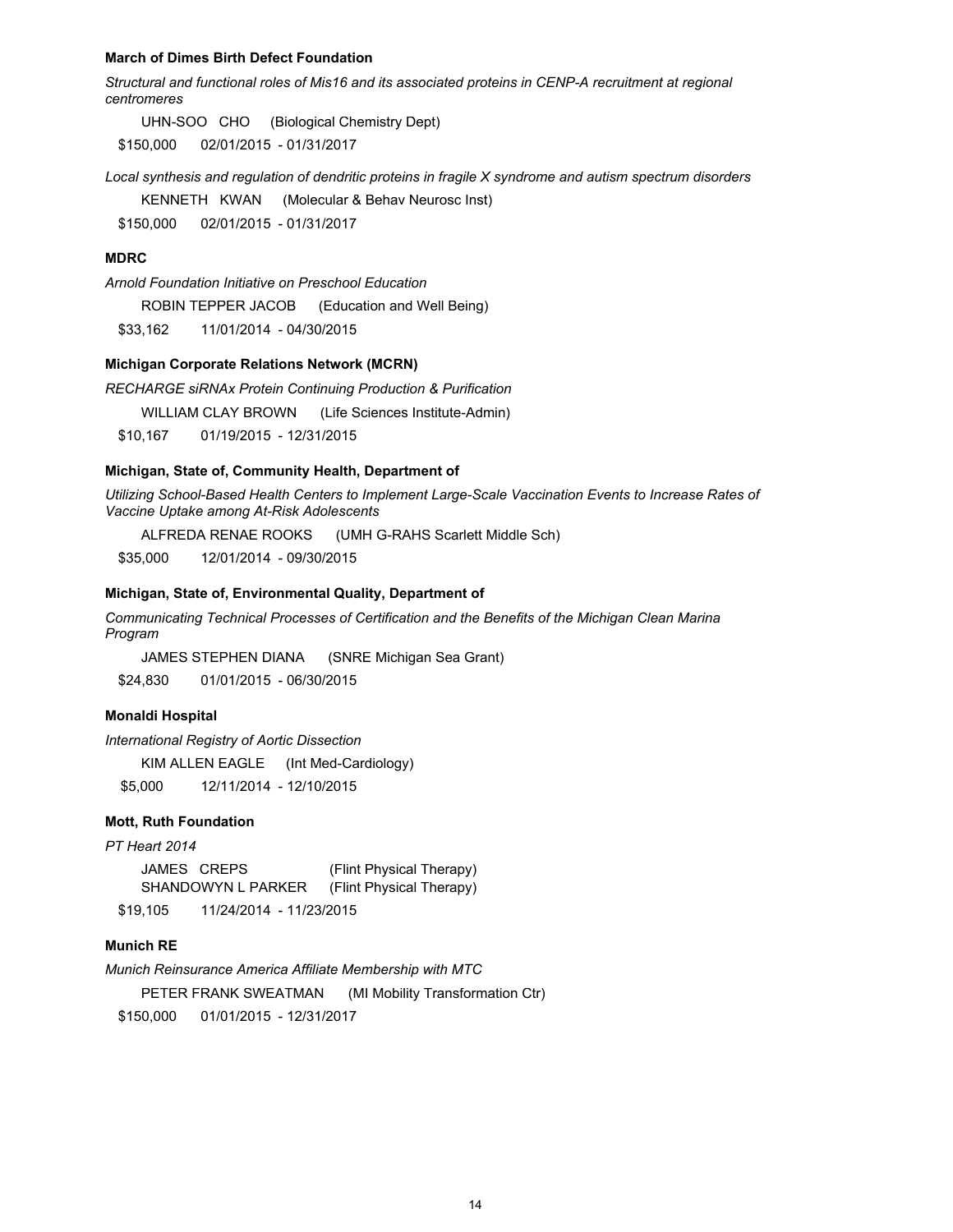## **National Aeronautics and Space Administration**

*Exploring Hot Plasmas with EUNIS to Understand Coronal Heating*

ENRICO LANDI (Atm, Oceanic & Space Sci.)

\$76,898 02/10/2015 - 02/09/2017

*Secondary organic aerosol formation: Interactions of chemistry and climate* 

JOYCE E PENNER (Atm, Oceanic & Space Sci.)

\$493,517 01/29/2015 - 01/28/2018

*New 3D Suprathermal Ion Data Products from Wind/STICS for the Solar Wind and Earth's Magnetosphere*

JIM RAINES (Atm, Oceanic & Space Sci.)

with NATALIA GANJUSHKINA SUSAN THERESE LEPRI

\$199,347 02/03/2015 - 02/02/2017

*Mars Organic Molecule Analyzer Mass Spectrometer (MOMA-MS) Phase B/C/D Electronics Development Effort Cost to complete Supplement*

DARREN SHAWN MCKAGUE (Space Physics Research Lab)

\$699,785 06/18/2012 - 06/30/2016

*TIMED/TIDI Extended Mission CA 2014-2017-Supplement*

RICK J NICIEJEWSKI (Atm, Oceanic & Space Sci.)

\$5,000 12/19/2013 - 12/18/2017

## **National Institute for Health Care Reform**

*A Partnership Approach to Enhance Health Care Literacy*

MINAL RAVINDRA PATEL (Hlth Behavior & Hlth Ed Dept) RICHARD L LICHTENSTEIN (Hlth Behavior & Hlth Ed Dept)

with BARBARA ANNE ISRAEL PETER XUEKUN SONG

\$1,904,069 01/01/2015 - 12/31/2017

### **National Marrow Donor Program (NMDP)**

*A Randomized, Multi-Center, Phase III Trial of Calcineurin Inhibitor-Free Interventions for Prevention of Graft-versus-Host Disease, BMT CTN PROTOCOL #1301* 

JOHN E LEVINE (Pediatrics-Hematology/Oncology)

\$30,000 03/01/2015 - 02/28/2017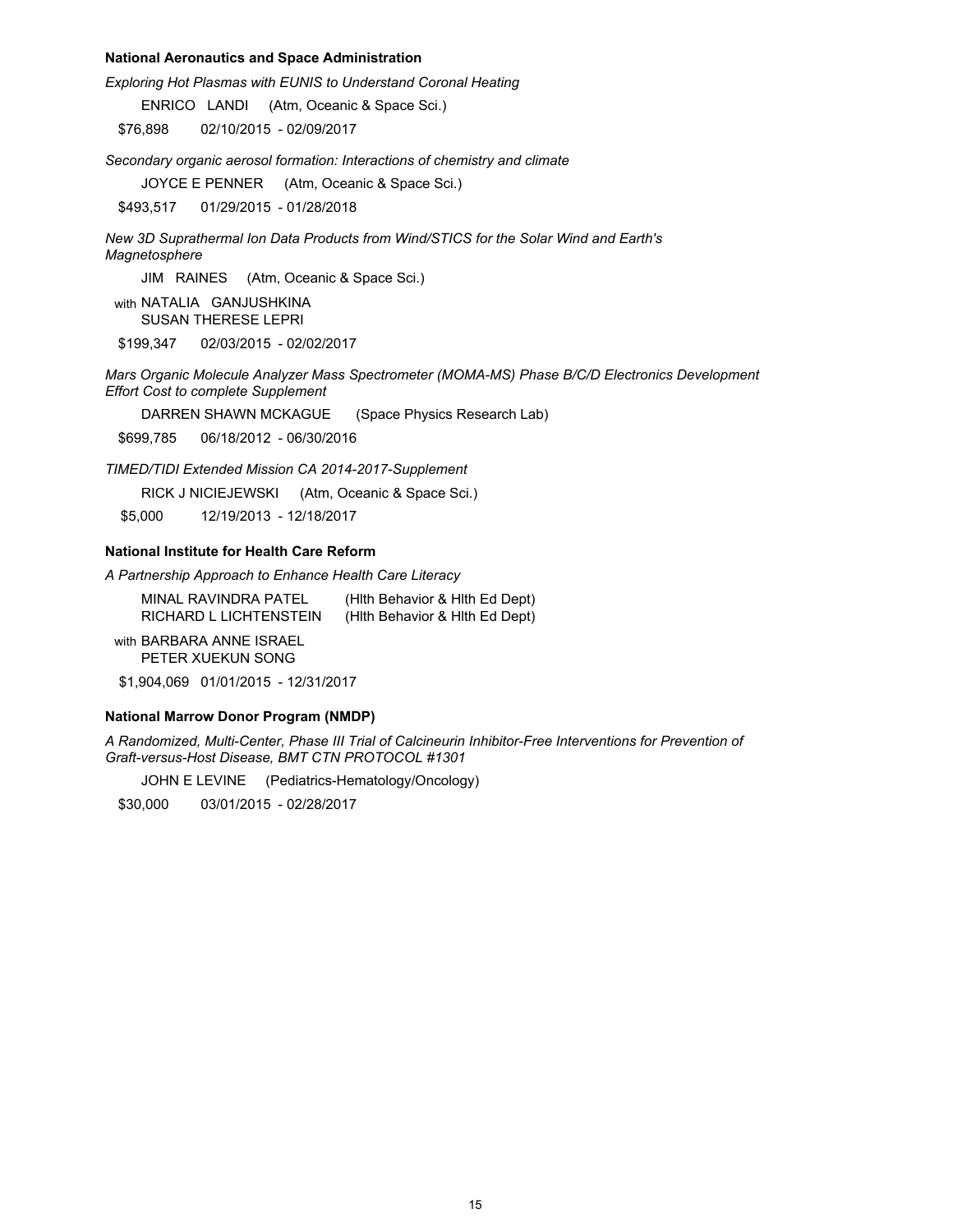### **National Science Foundation**

*IDBR TYPE A: Optofluidic laser array based ultrasensitive ELISA instrument with a large dynamic range* XUDONG FAN (Biomedical Engineering) \$380,726 02/15/2015 - 01/31/2018 *Postdoc Supplement - Drell-Yan Scattering: SeaQuest and Beyond* WOLFGANG B LORENZON (LSA Physics) \$30,963 06/15/2012 - 05/31/2015 *CAREER: Social Networks - Processes, Structures, and Algorithms* GRANT SCHOENEBECK (EECS - CSE - ACAL) \$505,000 07/01/2015 - 06/30/2020 *CAREER: Machine Learning through the Lens of Economics (And Vice Versa)* JACOB ABERNETHY (EECS - CSE - AI/IS) \$503,563 02/01/2015 - 01/31/2020 *CAREER: Polynomials, Geometry, and Dynamics* SARAH COLLEEN KOCH (LSA Mathematics) \$446,865 09/01/2015 - 08/31/2020 *DISSERTATION RESEARCH: The fitness landscape of a yeast tRNA gene* JIANZHI ZHANG (LSA Ecology & Evolutionary Bio) \$19,571 04/01/2015 - 03/31/2017 *The 29th Automorphic Forms Workshop* BENJAMIN DAVID LINOWITZ (LSA Mathematics) \$19,220 02/15/2015 - 01/31/2016 *The 8th USA-China Chemical Engineering Conference*

RALPH T YANG (Chemical Engineering Dept)

\$30,000 05/01/2015 - 04/30/2016

## **Neurocrine Biosciences, Inc.**

*A Phase 1, Open-Label, Single-Dose, Sequential Dose-Escalation Study to Evaluate the Safety, Tolerability, Pharmacokinetics, and Pharmacodynamics of NBI-77860 in Adolescent Females with Congenital Adrenal Hyperplasia*

MING CHEN (Pediatrics-Endocrinology)

\$69,269 01/22/2015 - 01/31/2016

## **New Connections: Increasing Diversity of RWJF Programming**

*Statistical Consulting Services for New Connections: Increasing Diversity RWJF* 

KERBY A SHEDDEN (Ctr Statistical Consul & Res)

\$10,500 01/01/2015 - 11/30/2015

## **New England Research Institute**

*Randomized, Multicenter, Controlled Trial to Compare Best Endovascular versus Best Surgical Therapy in Patients with Critical Limb Ischemia (BEST-CLI)*

PETER K HENKE (Vascular Surgery Section)

\$170,000 11/06/2014 - 09/30/2019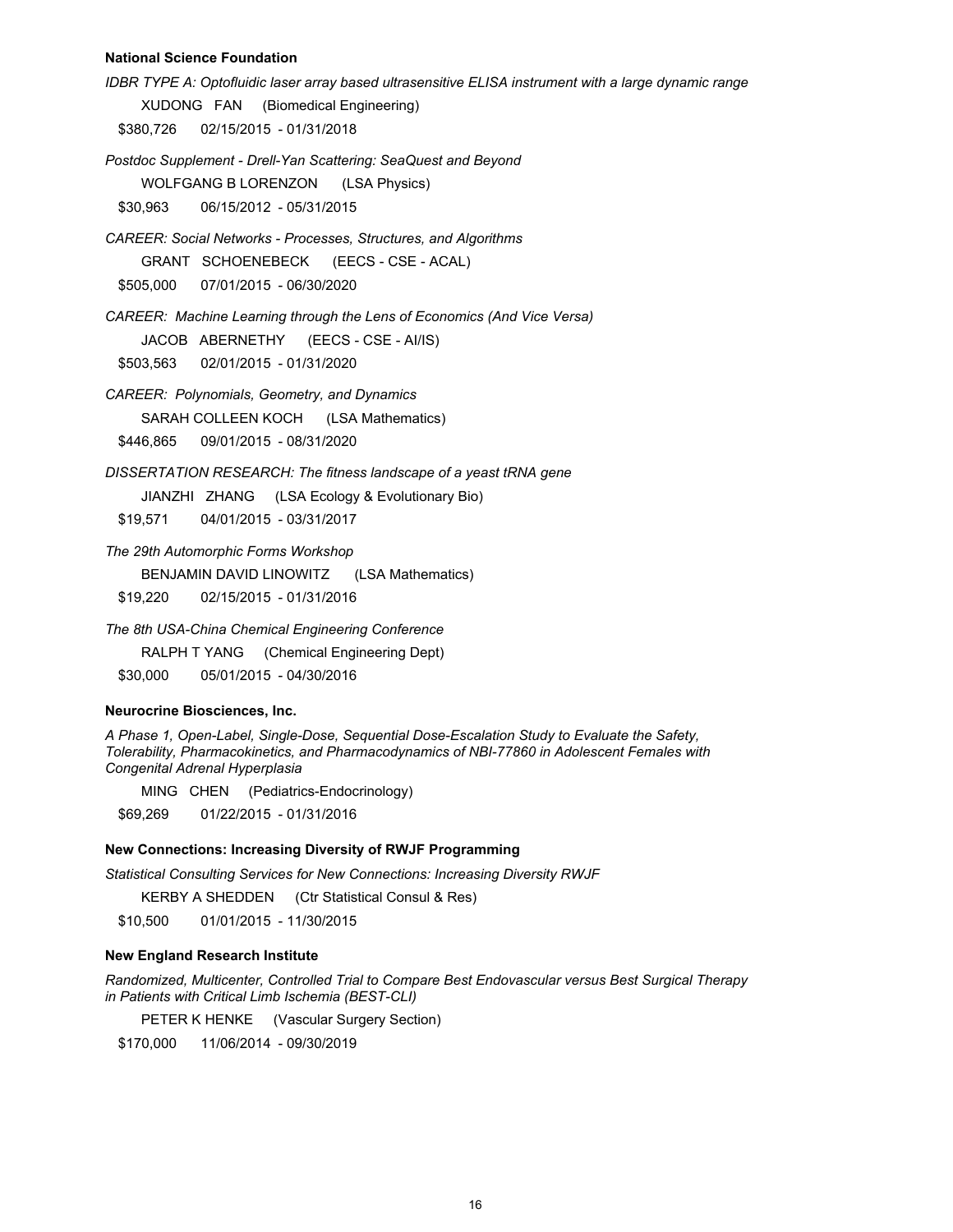### **New York, State of**

*New York Health and Recovery Plan (HARP) Eligibility Project* BRANT E FRIES (Institute of Gerontology) with MARY LEWIS JAMES \$190,440 09/01/2014 - 08/31/2015

### **Nissan North America**

*Automated Driving Research ? Human Factors Issues, Phase I*

PAUL A GREEN (UMTRI-Driver Interface) \$150,000 01/12/2015 - 12/31/2015

#### **Northwestern University**

*Genomic and Histological Analysis of Skin Biopsy Specimens as Biomarkers of Scleroderma and Response to Mycophenolate Mofetil*

DINESH KHANNA (Int Med-Rheumatology)

\$24,000 08/01/2014 - 07/31/2016

*Tolerogenic Beta Cell Antigen-Linked PLG Nanoparticles for Treatment of T1D*

LONNIE DAVID SHEA (Biomedical Engineering)

\$80,000 12/01/2014 - 11/30/2015

### **Novartis**

*A phase I, multicenter, open-label dose escalation and expansion study of LOP628, administered intravenously in adult patients with cKit-positive tumors and acute myeloid leukemia*

RASHMI CHUGH (Int Med-Hematology/Oncology)

\$277,393 09/04/2014 - 05/03/2018

## **Novelis Corporation**

*MDP Student Projects - NOVELIS 2015*

A HARVEY BELL IV (CoE Multidisciplinary Design) GAIL HOHNER (CoE Multidisciplinary Design) \$15,000 01/01/2015 - 12/31/2015

#### **NuMedii, Inc.**

*Testing of anti-inflammatory drugs in psoriasis skin organ culture system.*

JOHANN E GUDJONSSON (Dermatology Department)

\$15,650 02/11/2015 - 03/01/2016

## **Oakland, County of**

*Jobs for Michigan - Oakland County*

GEORGE A FULTON (IRLEE)

\$31,500 01/29/2015 - 09/30/2015

## **Oak Ridge National Laboratory**

*Predictive Modeling and Mitigation of Irradiation Assisted Stress Corrosion Cracking of Austenitic Steels in LWR Core Components* 

GARY S WAS (Nuclear Eng & Radiological Sci)

\$1,499,998 02/01/2015 - 01/30/2020

## **Osteology Foundation**

*Effects of Sclerostin antibody on dental implant osseointegration*

QIMING JIN (DENTCariology,Restor Sci &Endo)

\$104,896 03/01/2015 - 02/28/2017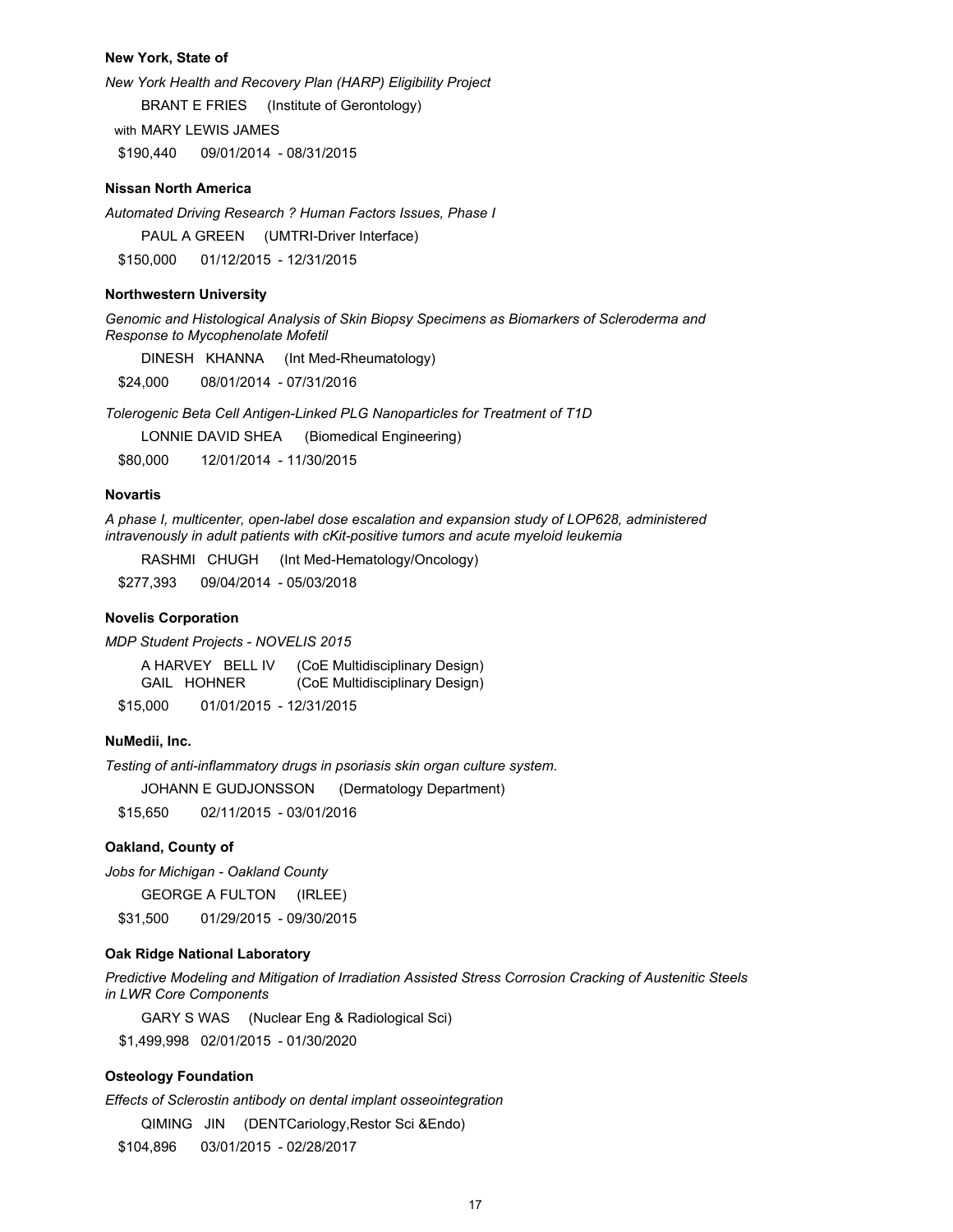## **Otonomy, Inc**

*Histology Services for Otonomy Inc.*

RICHARD A ALTSCHULER (Kresge Hearing Research Inst)

\$3,000 02/01/2014 - 06/30/2014

## **Packard, David and Lucile, Foundation**

*Packard Fellowship Grant*

DANIEL RABOSKY (LSA Ecology & Evolutionary Bio)

\$875,000 02/01/2015 - 01/31/2020

#### **Pediatric Hydrocephalus Foundation (PHF)**

*Mechanisms and treatment of hydrocephalus after neonatal intraventricular hemorrhage in a novel rodent model*

GUOHUA XI (Neurosurgery)

\$5,000 10/01/2014 - 09/30/2015

### **Perkins and Will**

*UCSF School of Medicine Workplace Research - Mission Hall Preoccupancy*

JEAN D WINEMAN (Coll of Arch & Urban Planning)

\$4,650 12/15/2014 - 07/31/2015

### **Pharmaceutical Research Associates, Inc.**

*A Phase 2b, Randomized, Double-Blind, Placebo-Controlled Multi-Center Study Evaluating Antiviral Effects, Pharmacokinetics, Safety, and Tolerability of GS-5806 in Hematopoietic Cell Transplant (HCT) Recipients with Respiratory Syncytial Virus (RSV) Infection of the Lower Respiratory Tract*

DANIEL RICHARD KAUL (Int Med-Infectious Diseases)

\$46,665 01/29/2015 - 12/31/2017

#### **PPD, Inc.**

*A Phase 2a Double-Blind, Randomized, Placebo-Controlled Crossover Trial of the Pharmacokinetics, Safety, Tolerability and Acute Peripheral Vascular Effects of Topical Alprostadil in Subjects with Raynaud?s Phenomenon Secondary to Sclerosis (SSc, Scleroderma).*

ELENA SCHIOPU (Int Med-Rheumatology)

\$249,052 12/17/2014 - 06/30/2016

*A PHASE 3, MULTICENTER, OPEN-LABEL, RANDOMIZED STUDY OF nab?-PACLITAXEL PLUS GEMCITABINE VERSUS GEMCITABINE ALONE AS ADJUVANT THERAPY IN SUBJECTS WITH SURGICALLY RESECTED PANCREATIC ADENOCARCINOMA*

VAIBHAV SAHAI (Int Med-Hematology/Oncology)

\$4,870 06/17/2014 - 05/31/2019

### **Progressive Multifocal Leukoencephalopathy (PML) Consortium Group**

*Mechanisms of JC polyomavirus penetration of the blood-brain barrier*

ANUSKA V ANDJELKOVIC-ZOCHOWSKA (Pathology Department)

\$107,725 11/01/2014 - 10/31/2016

## **Prostate Cancer Foundation**

## *INTERROGATING DNA REPAIR DEFECTS TO IMPROVE MANAGEMENT OF ADVANCED PROSTATE CANCER*

FELIX Y FENG (Radiation Oncology - Can Bio)

\$125,000 03/01/2015 - 10/15/2015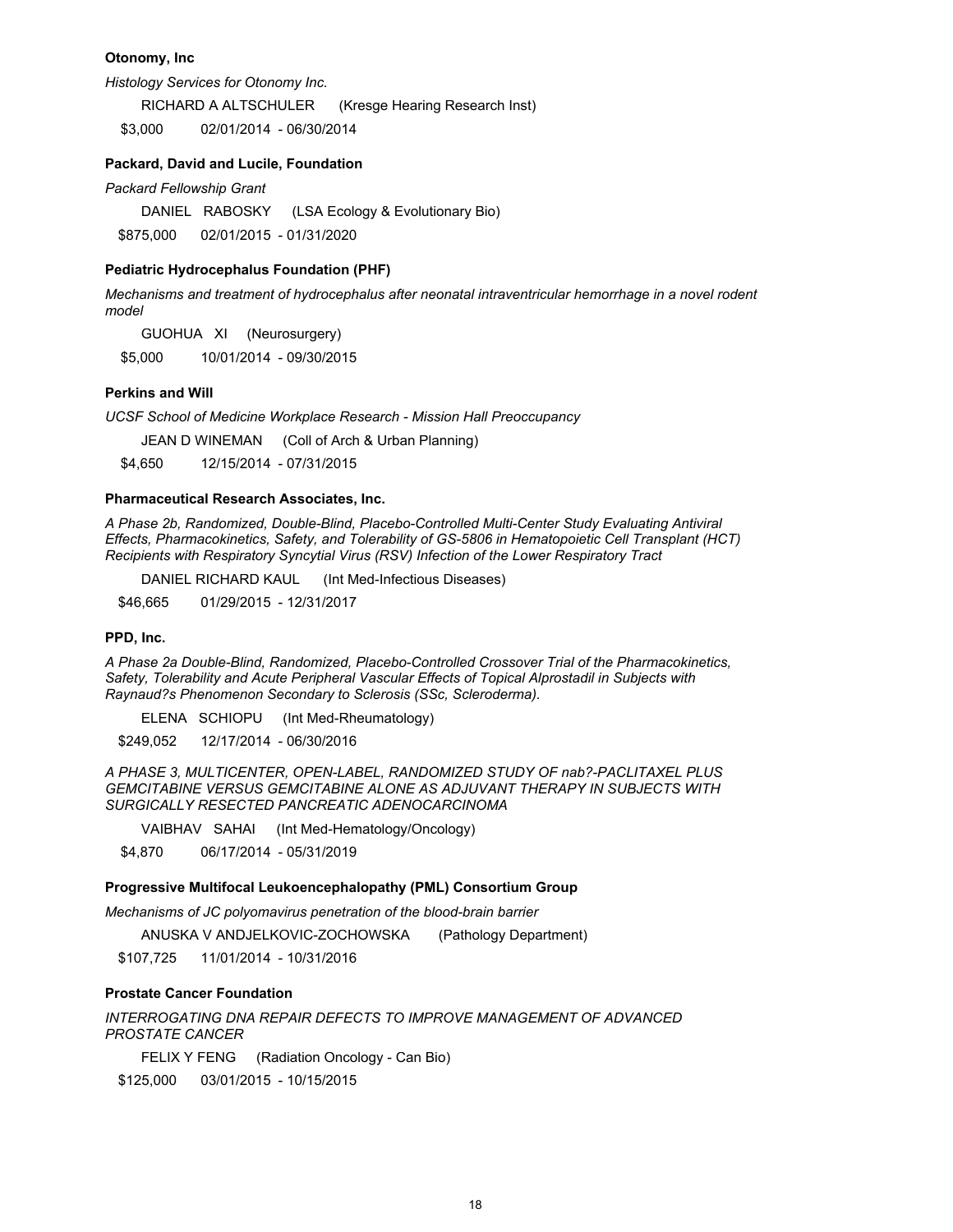### **Purdue University**

*ACCESS-ENABLING ARCHITECTURES: New Hybrid Multi-modal Spatial Prototypes Towards Resource and Social Sustainability*

GEOFFREY THUN (Coll of Arch & Urban Planning)

with KATHY VELIKOV SUSAN ZIELINSKI \$78,435 01/01/2015 - 12/31/2015

## **Pusan National University**

*Advanced Structural Integrity Assessment Methods for Ship and Offshore Structures: Numerical Implementation and Validation*

PINGSHA DONG (Naval Arch & Marine Dept)

\$167,001 03/01/2015 - 02/28/2017

## **Quintiles, Inc**

*INTRA-INDIVIDUAL CROSS-OVER EFFICACY EVALUATION OF DOTAREM?-ENHANCED MRI COMPARED TO GADOVIST? /GADAVIST?-ENHANCED MRI IN THE DIAGNOSIS OF BRAIN TUMORS (REMIND study)*

GAURANG V SHAH (Department of Radiology)

\$62,100 02/10/2015 - 02/28/2017

#### **Rehabiliation Institute of Chicago**

*RRTC on Improving Measurement of Medical Rehabilitation Outcomes - add'l funding for NCTX*

NOELLE E CARLOZZI (Physical Medicine & Rehab Dept)

\$13,000 10/01/2014 - 09/30/2015

## **Renesas Electronics America Inc.**

*Renesas Electronics Affiliate Membership with MTC*

PETER FRANK SWEATMAN (MI Mobility Transformation Ctr)

\$150,000 01/01/2015 - 12/31/2017

## **Ricoh Innovations Inc. (RII)**

*WIMS Center Full Member Partner - Ricoh Innovations Inc. 5/1/2013 - 4/30/2015*

YOGESH B GIANCHANDANI (COE EECS - ECE - WIMS - ERC)

\$100,000 05/01/2013 - 04/30/2015

## **Riken Research Cluster for Innovation**

*In vivo evaluation of BMP signaling blocking reagents*

YUJI MISHINA (DENT Bio & Materials Science)

\$52,016 10/14/2014 - 03/31/2015

## **Sage, Russell, Foundation**

*Offshoring and the Future of Work: New evidence from global production and employer-employee microdata*

KYLE HANDLEY (ROSS SCH Research Support)

\$106,191 01/01/2015 - 12/31/2016

#### **Samsung Group**

*Year 2: Purely organic blue phosphorescence materials for display and solid-state lighting application* JINSANG KIM (Materials Science & Engin.)

\$100,000 02/01/2015 - 01/31/2016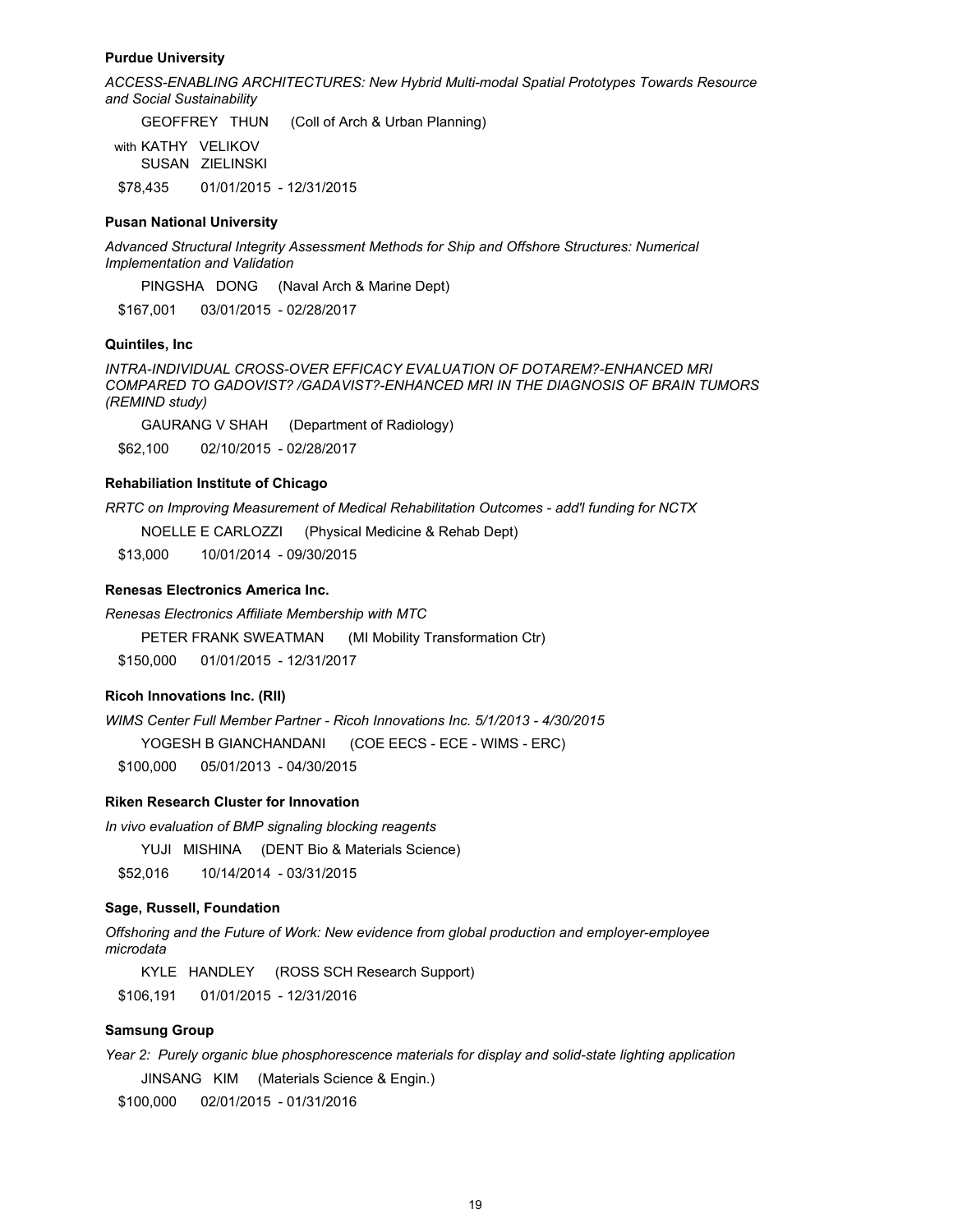#### **Sandia National Laboratories**

*Advance integrated gamma-ray imaging and spectroscopy for directional isotope ID using Polaris systems*

ZHONG HE (Nuclear Eng & Radiological Sci) with JEFFREY A FESSLER \$499,964 02/13/2015 - 09/30/2017

## **Schwabe Pharmaceuticals**

*WS 1442 Regulation of eNOS Expression via Epigenetic Mechanisms - Focus on MicroRNAs*

BARRY E BLESKE (PHARMACY Clin, Soc & Admin Sci)

\$48,267 01/16/2015 - 01/15/2016

## **Smithsonian Institution**

*Chandra's Third Degree for X-ray Binaries*

JON MATTHEW MILLER (LSA Astronomy)

\$52,000 01/01/2015 - 02/28/2017

*Ultramassive Black Holes: Fundamental Plane and Coronae*

KAYHAN GULTEKIN (LSA Astronomy)

\$74,816 12/08/2014 - 01/31/2016

 *Super-massive black holes and nuclear star clusters in late type galaxies*

ELENA GALLO (LSA Astronomy)

\$92,997 12/21/2014 - 01/31/2016

*Probing the Growth of Massive Black Holes in Dwarf Galaxies with Chandra and HST*

ELENA GALLO (LSA Astronomy) \$62,963 01/02/2015 - 01/31/2017

*Characterizing a new radio faint SNR: G309.4-0.1*

MARK THOMAS REYNOLDS (LSA Astronomy)

\$29,152 12/29/2014 - 01/31/2017

## **St. Jude Children's Research Hospital**

*ROLE OF NLR INFLAMMASOMES IN AUTOINFLAMMATORY DISEASES AND HOST DEFENSE.* 

GRACE Y CHEN (Int Med-Hematology/Oncology)

\$7,540 02/01/2015 - 04/30/2015

#### **Stryker Corporation**

*WIMS Center Full Member Partner - Stryker Corp. 9/1/2011 - 8/31/2013* YOGESH B GIANCHANDANI (COE EECS - ECE - SSEL) \$100,000 09/11/2011 - 08/31/2013

## **Suncorp Group Limited**

*Suncorp Affiliate Membership with MTC*

PETER FRANK SWEATMAN (MI Mobility Transformation Ctr) \$150,000 01/01/2015 - 12/31/2017

## **Teen HYPE**

*Public Allies Partner*

TRACY SMITH HALL (Office of Metropolitan Impact) \$16,000 10/13/2014 - 07/31/2015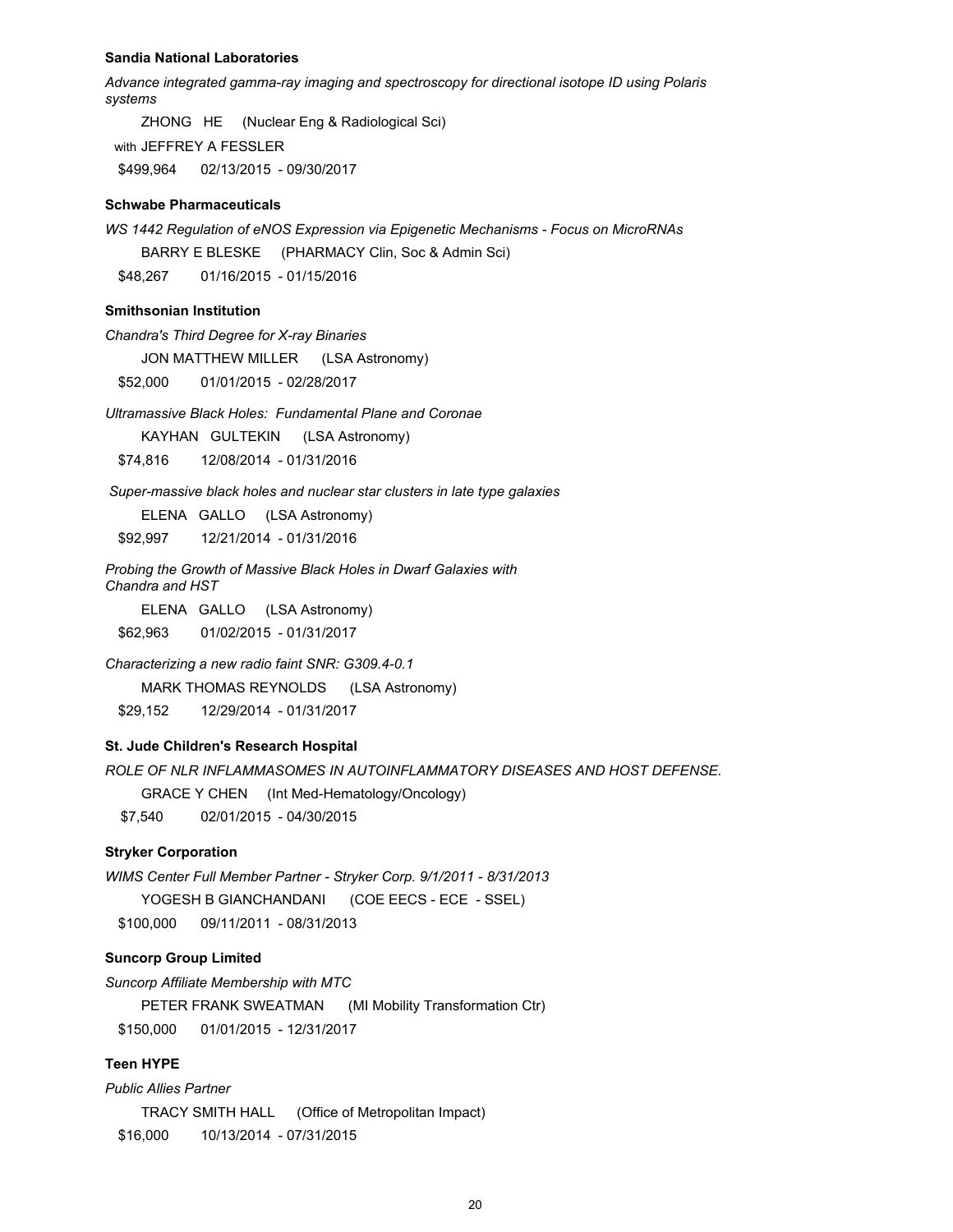#### **The Greendoor Initiative**

*Public Allies Partner*

TRACY SMITH HALL (Office of Metropolitan Impact)

\$12,000 10/13/2014 - 07/31/2015

### **Thoracic Surgery Foundation for Research and Education, The**

*Determining the effect of TGFBR mutations on myocardin-dependent smooth muscle differentiation using human iPS cells*

BO YANG (Cardiac Surgery) \$80,000 07/01/2015 - 06/30/2017

## **TowerSec Automotive Cyber Security**

*V2X Misbehavior Detection*

ANDRE WEIMERSKIRCH (UMTRI-Engineering Systems)

\$6,424 04/01/2015 - 04/30/2015

### **TRW, Inc.**

*TRW Affiliate Membership with MTC*

PETER FRANK SWEATMAN (MI Mobility Transformation Ctr) \$150,000 01/01/2015 - 12/31/2017

## **Union Pacific Railroad Company**

*Union Pacific Support for Health Assessment and Risk Mitigation of Railroad Networks exposed to Natural Hazards using Commercial Remote Sensing and Spatial Information Technologies*

JEROME P LYNCH (Civil & Environmental Engr)

\$200,000 01/01/2015 - 12/31/2017

*Corporate Partner Agreement - Union Pacific Railroad 1/16/15 - 1/15/16*

JEANNE P MURABITO (CoE Eng Career Resource Center)

\$2,500 01/16/2015 - 01/15/2016

#### **United BioSource Corporation (UBC)**

*Modular phase II study to link targeted therapy to patients with pathway activated tumors: Module 8 ? LEE011 for patients with CDK4/6 pathway activated tumors*

AJJAI SHIVARAM ALVA (Int Med-Hematology/Oncology)

\$220,275 01/09/2015 - 01/31/2019

## **United Nations Environment Programme**

*United Nations Environment Program, Science and Technical Advisory Panel*

ROSINA M BIERBAUM (Sch of Nat Resources & Environ)

\$6,981 03/02/2015 - 08/28/2015

### **United Technologies Corporation Power (UTC Power)**

*Ablation Modeling of Materials for Hypersonic Platforms*

IAIN D BOYD (Aerospace Engineering)

\$2,000 02/03/2015 - 02/28/2015

#### **University of Buffalo**

*D'Souza University of Buffalo IDeA Center*

CLIVE RAHUL D'SOUZA (CoE Center for Ergonomics)

\$18,000 07/01/2014 - 09/30/2017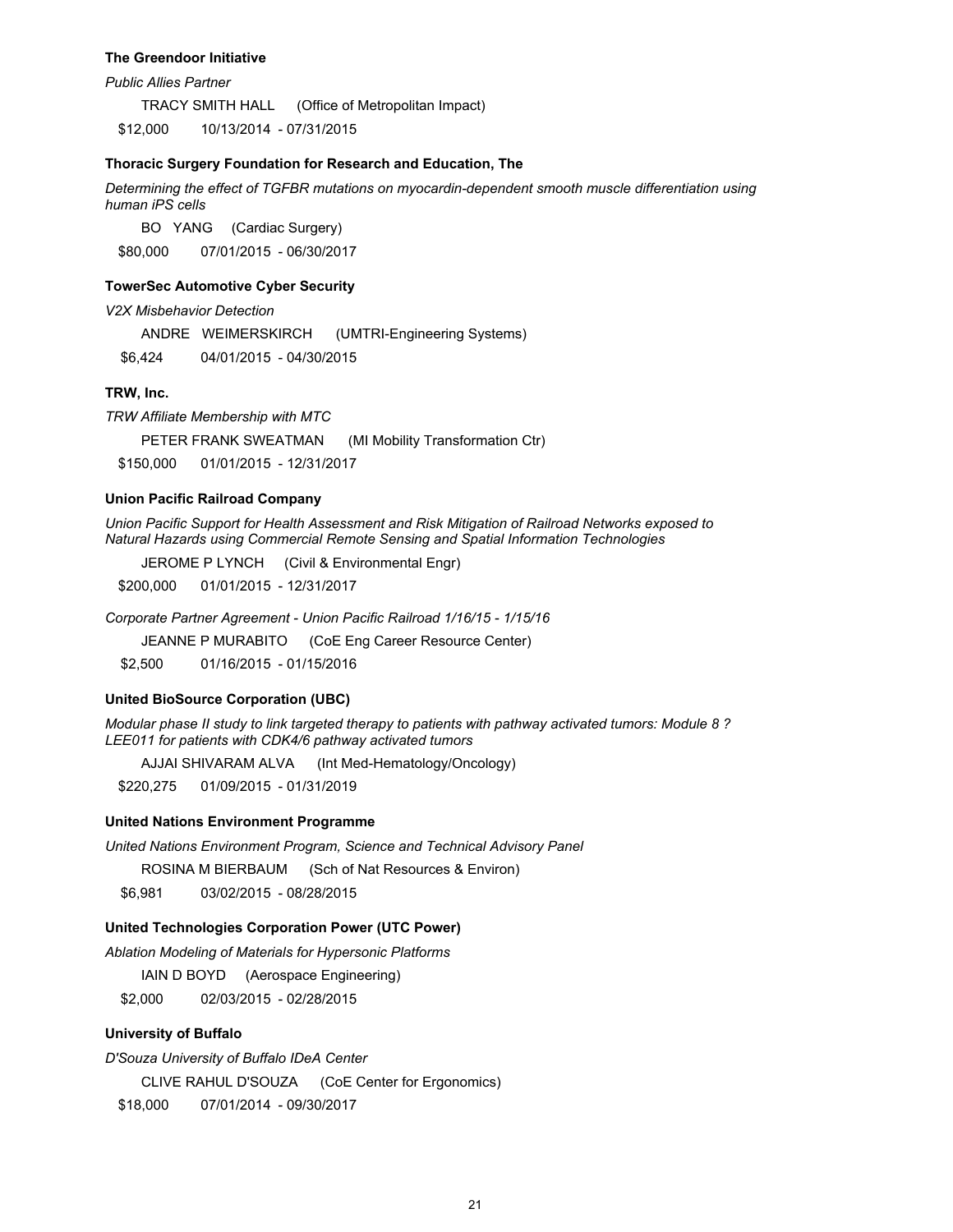### **University of California- Riverside**

*Effective and Efficient Investigative Exploration on Massive Social Networking Data* HARSHA MADHYASTHA (EECS - CSE - SSRL)

\$22,893 10/15/2014 - 07/31/2015

### **University of Chicago**

*The Mechanisms and Design Elements of Restorative Experiences at OSSP Sites*

JOHN JONIDES (LSA Psychology)

with MARYCAROL ROSSITER HUNTER \$83,000 09/01/2014 - 08/31/2016

*CHT Regression as a Neuromarker of Sign-Tracking*

MARTIN FRIEDRICH SARTER (LSA Psychology)

\$51,305 01/01/2015 - 04/30/2015

#### **University of Colorado**

*Continuous, Regional Methane Emissions Estimates in Northern, Pennsylvania Gas Fields Using Atmospheric Inversions*

ERIC ADAM KORT (Atm, Oceanic & Space Sci.)

\$66,580 10/01/2013 - 09/30/2015

## **University of Illinois-Urbana-Champaign**

*Perform Midwest: Incubating Collaborative Research - Humanities Without Walls - Global Midwest Proposal*

HOLLY HUGHES (Stamps School of Art & Design)

\$80,000 01/01/2015 - 08/31/2016

## *The Midwaste: Midwestern Wasteways and Global Futures*

ANDREW H HERSCHER (Coll of Arch & Urban Planning)

with GABRIFLLF HFCHT

\$50,000 05/01/2015 - 09/30/2016

## **University of New Mexico**

*Taking Charge of Systemic Sclerosis: Improving Patient Outcomes Through Self-Management*

DINESH KHANNA (Int Med-Rheumatology)

with VERONICA JANILETH BERROCAL

\$649,672 09/01/2014 - 08/31/2017

## **University of Pennsylvania**

*Vasculitis Clinical Research Consortium*

ORA BETH GEWURZ-SINGER (Int Med-Rheumatology)

\$1,703 09/01/2014 - 08/31/2015

*Amendment to CTL019 2205J Cart #1 A Phase II, single arm, multicenter trial to determine the efficacy and safety of CTL019 in pediatric patients with relapsed and refractory B-cell acute lymphoblastic leukemia*

JOHN E LEVINE (Pediatrics-Hematology/Oncology)

\$248,600 09/04/2014 - 08/31/2017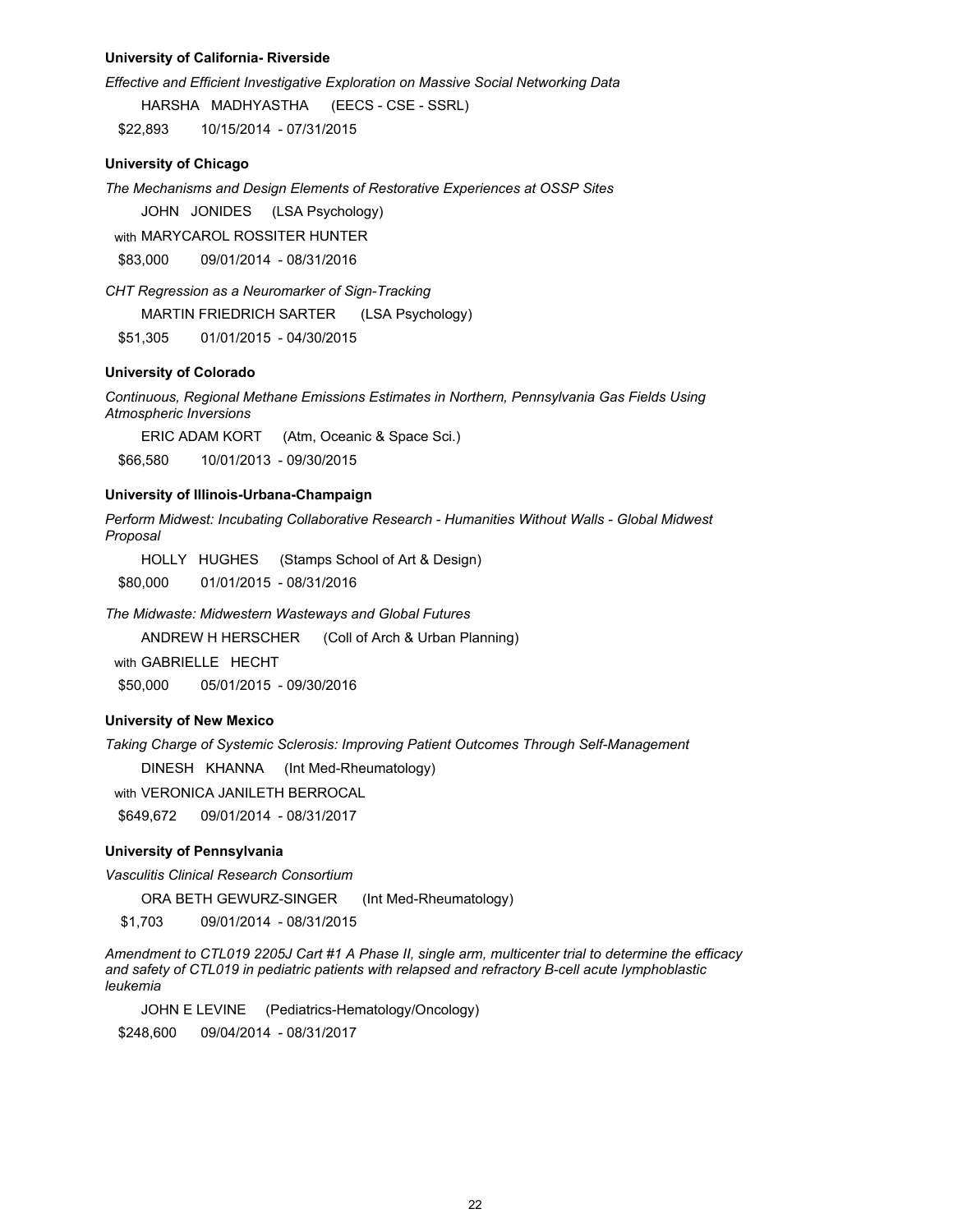## **University of Pittsburgh**

*Factors Contributing to Oral Health Disparities in Appalachia - supplement*

BETSY FOXMAN (Epidemiology Department)

with CARL F MARRS DEBORAH E GOLDBERG \$298,000 04/01/2015 - 03/31/2016

## **University of Southern California**

*ENIGMA Center for Worldwide Medicine, Imaging & Genomics* 

JIEPING YE (Comp Med and Bioinformatics)

\$90,980 09/29/2014 - 05/31/2015

## **University of Texas at Austin**

*The Multiscale Interaction of Vibrational Energy Transfer and Turbulent Combustion in Supersonic Flows*

VENKATRAMANAN RAMAN (Aerospace Engineering)

\$220,000 12/01/2014 - 11/30/2015

## **Varian Medical Systems, Inc.**

*Automated Quality Assurance, Analysis Tools, and Evaluation of Accelerator Performance ?Extension to Developer Mode*

JEAN MARIE MORAN (Radiation Oncology - Physics)

\$113,153 01/01/2015 - 12/31/2017

## **Various Sponsors**

*Thermal battery with Composite Phase Change Material-department supplement*

SUBRATA SENGUPTA (Dbn Coll of Eng-Mechanical Eng)

\$29,000 01/01/2014 - 12/31/2015

### *RECHARGE CMISST (May 2015)*

CAROL ANN FLANNAGAN (UMTRI-Data Center)

\$20,000 05/30/2014 - 05/31/2015

*Recharge: Child Restraint Testing*

LAWRENCE W SCHNEIDER (UMTRI-Biosciences)

\$6,100 12/12/2012 - 02/28/2015

## **Venturewell**

*Ion Conducting Membrane*

NICHOLAS KOTOV (Chemical Engineering Dept) \$20,000 04/01/2014 - 06/30/2016

23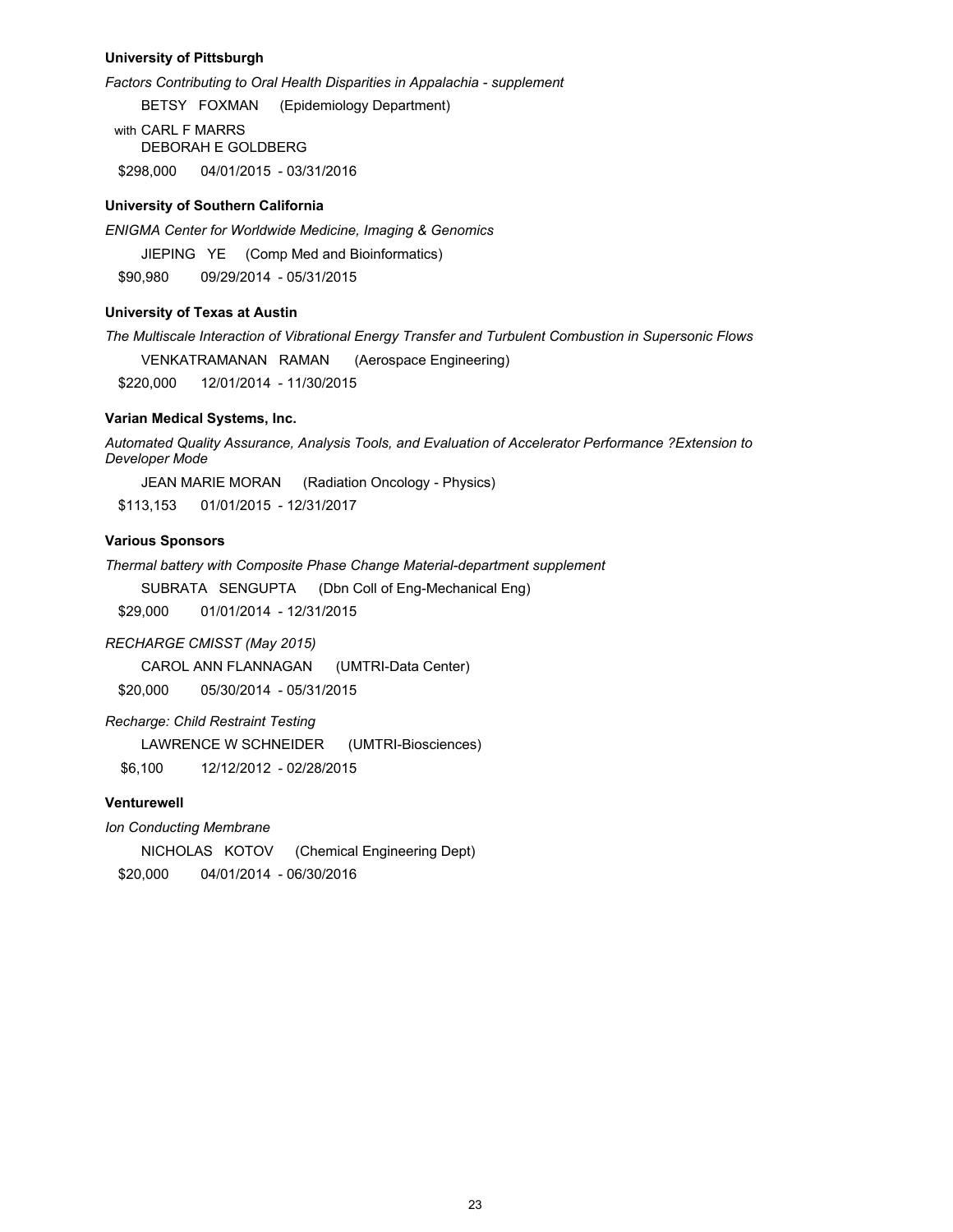### **Veterans Affairs, Department of**

*IPA - David Li* JOSEPH L BULL (Biomedical Engineering) \$14,566 01/01/2015 - 09/30/2015

*IPA - Myria Petrou FY15*

BRADLEY R FOERSTER (Department of Radiology) \$36,996 10/01/2014 - 09/30/2015

*IPA Agreement Rose, Patricia Modification FY14*

CLAIRE SIBYLLE DUVERNOY (Int Med-Cardiology)

\$35,090 10/01/2013 - 09/30/2014

*IPA-William Newhouse*

RODNEY A HAYWARD (Int Med-General Medicine)

\$9,805 12/01/2014 - 02/28/2015

*IPA-Hsueh-Ling Chang ( Shelly)*

RODNEY A HAYWARD (Int Med-General Medicine)

\$6,489 12/01/2014 - 06/30/2015

## *IPA-Rosemarie Pitsch*

RODNEY A HAYWARD (Int Med-General Medicine)

\$11,890 11/01/2014 - 02/28/2015

## *IPA - Sujith Weerasinghe Jan 2015 to Mar 2015*

BISHR OMARY (Molec & Integrative Physiology)

\$4,116 01/01/2015 - 03/31/2015

*IPA-Ryan Jay McCammon*

KENNETH M LANGA (Int Med-General Medicine)

\$6,382 09/01/2013 - 09/30/2015

## **Vibrant Ltd**

*A multinational, multicenter, prospective double-blind, sham controlled, randomized study to assess the performance, efficacy and safety of Vibrating Capsule medical device in aiding relieving Constipated Individuals.*

WILLIAM D CHEY (Int Med-Gastroenterology)

\$95,560 03/01/2015 - 02/28/2017

### **Vortex Hydro Energy, LLC**

*Current Energy Harnessing Using Synergistic Kinematics of Schools of Fish-Shaped Bodies*

ROBERT F BECK (Naval Arch & Marine Dept)

\$98,021 02/01/2015 - 12/15/2016

## **Walmart Stores, Inc.**

*Walmart Michigan Corporate Partner Agreement 12/23/14 - 12/22/15*

JEANNE P MURABITO (CoE Eng Career Resource Center)

\$2,500 12/23/2014 - 12/22/2015